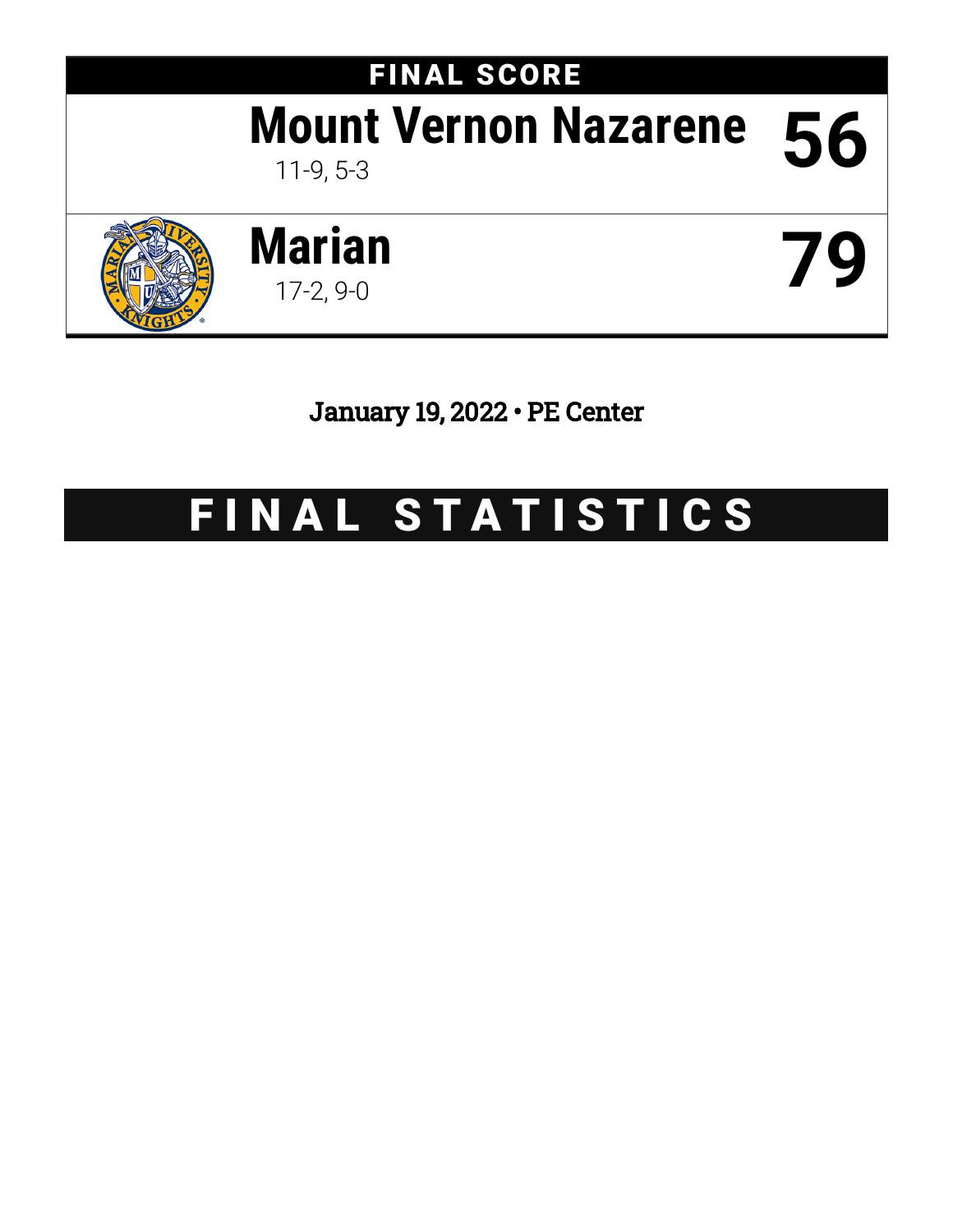### **Official Box Score Mount Vernon Nazarene vs Marian Game Totals -- Final Statistics January 19, 2022 at PE Center**



|     | <b>Mount Vernon Nazarene 56</b> |          |                 |          |          | Record: 11-9, 5-3 |              |           |              |               |          |          |             |              |     |             |
|-----|---------------------------------|----------|-----------------|----------|----------|-------------------|--------------|-----------|--------------|---------------|----------|----------|-------------|--------------|-----|-------------|
| No. | Plaver                          | S        | Pts             | FG       | 3FG      | FT.               | <b>OR</b>    | <b>DR</b> | TR           | PF            | A        | TO       | <b>B</b> lk | Stl          | Min | $+/-$       |
| 04  | <b>WALKER, EMILY</b>            | $\ast$   | 5               | $2 - 4$  | $1 - 2$  | $0-0$             | 0            | 2         | 2            | $\Omega$      | 3        | 2        | $\Omega$    | 0            | 30  | $-13$       |
| 10  | PIREU, RYLEE                    | $^\star$ | 2               | $1 - 9$  | $0 - 2$  | $0 - 0$           | 0            | 1         | 1            | 0             | 0        | 3        | $\Omega$    | $\mathbf{0}$ | 31  | $-24$       |
| 11  | MONK, ELIZABETH                 | *        | 13 <sup>°</sup> | $5-9$    | $1 - 1$  | $2 - 2$           | 0            |           | 7            | 2             | 0        | 0        | 0           | 1            | 34  | $-20$       |
| 15  | COE, MAGGIE                     | $\star$  | 5               | $0 - 9$  | $0 - 4$  | $5 - 5$           | $\Omega$     | 2         | 2            | $\mathcal{P}$ | 3        | 3        | $\Omega$    | $\mathbf{0}$ | 34  | $-17$       |
| 21  | <b>KRIEGER, LILY</b>            | $\ast$   | 14              | $7 - 11$ | $0 - 0$  | $0-0$             | 1.           | 4         | 5            | 4             | $\Omega$ |          | $\Omega$    | 1            | 36  | $-26$       |
| 01  | <b>BRANNON, SAGE</b>            |          | 13              | $5 - 10$ | $0 - 1$  | $3-6$             | 2            | 2         | 4            | 1             | 3        | $\Omega$ |             | 3            | 22  | $-15$       |
| 02  | <b>BOEHM, ERIN</b>              |          | 0               | $0 - 0$  | $0 - 0$  | $0-0$             | $\mathbf{0}$ | 0         | $\mathbf{0}$ | 0             | 0        | $\Omega$ | $\Omega$    | 0            | 1   | $\mathbf 0$ |
| 03  | <b>BROWN, EMMA</b>              |          | 2               | $0 - 0$  | $0 - 0$  | $2 - 2$           | 0            | $\Omega$  | $\Omega$     | $\Omega$      | 0        | $\Omega$ | $\Omega$    | $\Omega$     | 1   | 0           |
| 13  | <b>VERMILYA, GRACE</b>          |          | 0               | $0 - 0$  | $0 - 0$  | $0 - 0$           | $\Omega$     | $\Omega$  | $\Omega$     | $\Omega$      | $\Omega$ | 0        | 0           | $\Omega$     | 1   | 0           |
| 14  | SPRANG, KATIE                   |          | $\overline{2}$  | $1 - 2$  | $0 - 0$  | $0 - 0$           | 0            | 1         | 1            | $\Omega$      | $\Omega$ |          | $\Omega$    | 1            | 9   | $\Omega$    |
|     | <b>TEAM</b>                     |          | $\Omega$        |          |          |                   | 2            | 2         | 4            | $\mathbf{0}$  |          | 0        |             |              |     |             |
|     | <b>TOTALS</b>                   |          |                 | 56 21-54 | $2 - 10$ | $12 - 15$         | 5            | 21        | 26           | 9             | 9        | 10       |             | 6            | 199 |             |
|     |                                 |          |                 |          |          |                   |              |           |              |               |          |          |             |              |     |             |

| Period | FG. | FG% | 3FG | 3FG%                               | FT% |
|--------|-----|-----|-----|------------------------------------|-----|
| Game   |     |     |     | 21-54 38.9% 2-10 20.0% 12-15 80.0% |     |

*Deadball Rebounds:* 2,0 *Last FG:* 4th-04:37 *Largest lead:* By 3 at 1st-09:35 *Technical Fouls:* None.

|     | Record: 17-2, 9-0<br><b>Marian 79</b> |          |              |           |          |         |                |           |    |                 |    |         |              |          |     |                |
|-----|---------------------------------------|----------|--------------|-----------|----------|---------|----------------|-----------|----|-----------------|----|---------|--------------|----------|-----|----------------|
| No. | Plaver                                | S        | <b>Pts</b>   | FG        | 3FG      | FT      | <b>OR</b>      | <b>DR</b> | TR | <b>PF</b>       | A  | TO      | Blk          | Stl      | Min | $+/-$          |
| 03  | DOWNARD, ABBY                         | *        | 17           | $6 - 12$  | 3-5      | $2 - 2$ |                |           | 8  |                 | 6  | 0       | 0            | 2        | 38  | 23             |
| 10  | <b>GUY, IMANI</b>                     | $\star$  | 12           | $5 - 7$   | $0 - 0$  | $2 - 5$ | $\overline{2}$ | 3         | 5  |                 |    | 2       | 2            | 0        | 21  | 8              |
| 13  | <b>COLLIER, ELLA</b>                  | *        | 20           | $8 - 15$  | $1-2$    | $3 - 3$ | 0              | 4         | 4  | 2               | 5  | 2       |              | 2        | 33  | 26             |
| 25  | <b>BOSSE, ALLISON</b>                 | $\ast$   | 8            | $3 - 5$   | $2 - 3$  | $0-0$   | 0              | 3         | 3  | 4               | 2  |         | 0            | $\Omega$ | 28  | 19             |
| 42  | <b>GARRARD, KINNIDY</b>               | $^\star$ | 8            | $4 - 7$   | $0 - 0$  | $0 - 0$ | 0              | 6         | 6  | 0               | 4  | 3       | 2            |          | 29  | 17             |
| 01  | <b>WEHNER, JAYLA</b>                  |          |              | $3 - 4$   | $1 - 2$  | $0-0$   | 0              | 1         | 1  | 1               | 2  | 0       | $\mathbf{0}$ | 0        | 25  | $\overline{7}$ |
| 05  | <b>GRAY, KENNA</b>                    |          | 0            | $0 - 0$   | $0 - 0$  | $0 - 0$ | 0              | 0         | 0  |                 | 0  | 0       | $\Omega$     | 0        | 1   | 0              |
| 15  | MCKINLEY, ALEXA                       |          | $\mathbf{0}$ | $0 - 1$   | $0 - 0$  | $0 - 0$ | 0              | 1         | 1  | 1               | 0  | 0       | $\Omega$     | $\Omega$ | 3   | $\mathbf{1}$   |
| 20  | MAKUEI, SHANYCE                       |          |              | $3 - 4$   | $1 - 1$  | $0 - 0$ | 1              | 4         | 5  | 0               | 0  | 3       | $\Omega$     | 1        | 7   | $\overline{4}$ |
| 23  | <b>SALES, MAJESTIC</b>                |          | $\mathbf{0}$ | $0 - 1$   | $0 - 0$  | $0 - 0$ | $\mathbf 1$    | $\Omega$  | 1  | 1               | 0  | 0       | $\Omega$     | $\Omega$ | 5   | $-5$           |
| 30  | EVANS, ALIYAH                         |          | 0            | $0 - 1$   | $0 - 0$  | $0 - 0$ | 1              | $\Omega$  | 1  | $\Omega$        | 0  | 0       | $\Omega$     | 0        | 3   | 1              |
|     | <b>TEAM</b>                           |          | 0            |           |          |         | 0              | 0         | 0  | 0               |    | 1       |              |          |     |                |
|     | <b>TOTALS</b>                         |          | 79           | $32 - 57$ | $8 - 13$ | $7-10$  | 6              | 29        | 35 | 12 <sup>2</sup> | 20 | $12 \,$ | 5            | 6        | 193 |                |

| <b>Shooting By Period</b> |         |     |     |                          |     |       |
|---------------------------|---------|-----|-----|--------------------------|-----|-------|
| Period                    | FG      | FG% | 3FG | 3FG%                     | FT. | FT%   |
| <b>Game</b>               | $32-57$ |     |     | $56.1\%$ 8-13 61.5% 7-10 |     | 70.0% |

*Deadball Rebounds:* 1,0 *Last FG:* 4th-00:38 *Largest lead:* By 25 at 4th-00:38 *Technical Fouls:* None.

Per Poss

| Game Notes:                                                              | <b>Score</b>                                               |    | 1st 2nd 3rd |    |                   | 4th TOT | <b>Points</b> | <b>Naz</b> | <b>MARIAN</b> |
|--------------------------------------------------------------------------|------------------------------------------------------------|----|-------------|----|-------------------|---------|---------------|------------|---------------|
| Officials: Frank Lewis, Chris Johnson, John Bossle Jr<br>Attendance: 157 | Naz                                                        | 13 | 19          | 12 | 12                | 56      | In the Paint  | 28         | 32            |
|                                                                          | <b>MARIAN</b>                                              | 20 | 13          | 26 | 20                | 79      | Off Turns     |            | 12            |
| Start Time: 7:00 PM                                                      |                                                            |    |             |    |                   |         | 2nd Chance    |            |               |
| Conference Game:                                                         | Naz led for 0:0. MARIAN led for 0:0.                       |    |             |    | <b>Fast Break</b> |         |               |            |               |
|                                                                          | Game was tied for 0:0.<br>Lead Changes: 3<br>Times tied: 3 |    |             |    |                   |         | Bench         |            | 14            |
|                                                                          |                                                            |    |             |    |                   |         |               |            |               |

0/0 - 0/0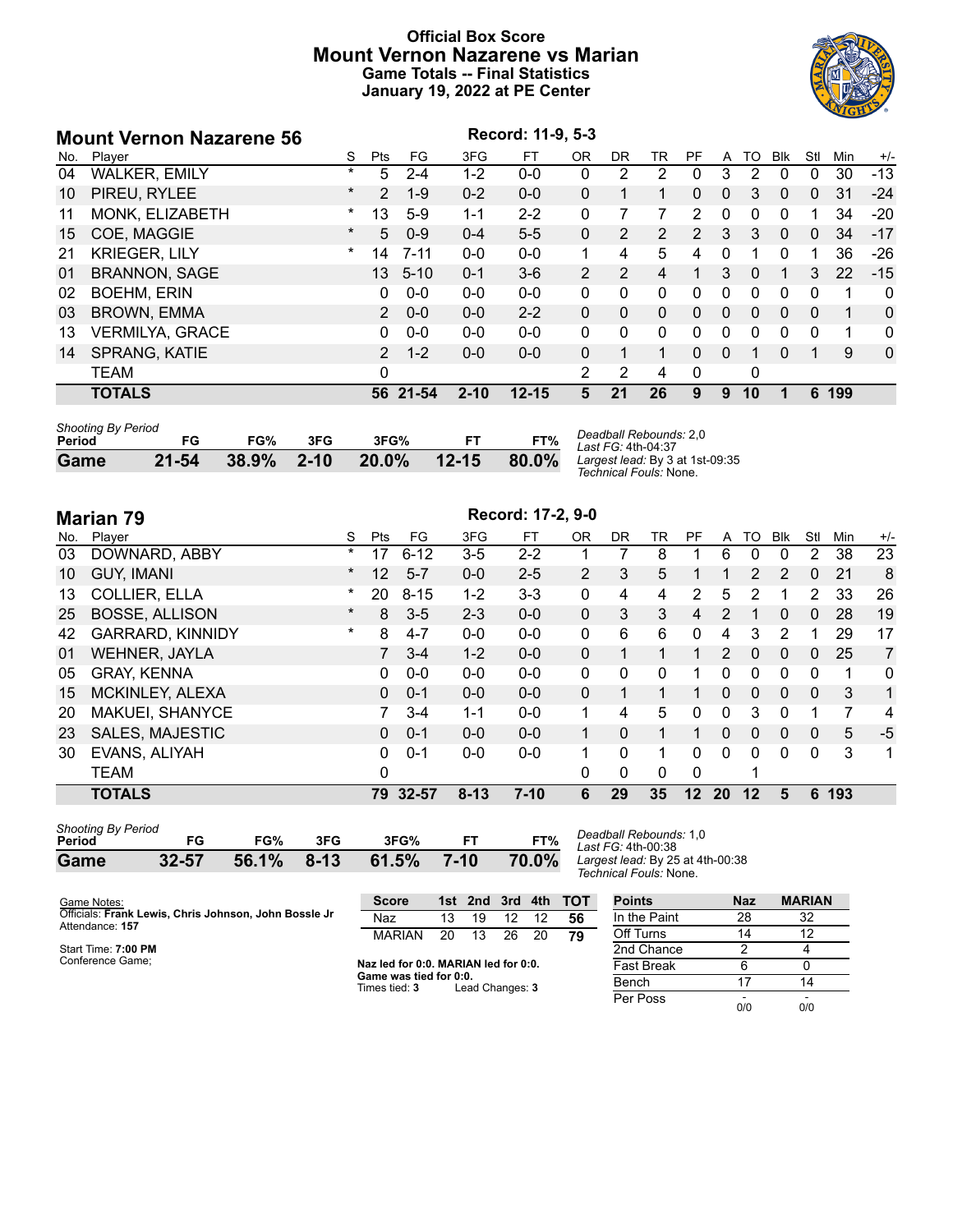### **Official Box Score Mount Vernon Nazarene vs Marian First Half Statistics Only January 19, 2022 at PE Center**



|     | <b>Mount Vernon Nazarene 32</b> |         |            |         | Record: 11-9, 5-3 |           |               |           |                |           |              |           |            |          |            |              |
|-----|---------------------------------|---------|------------|---------|-------------------|-----------|---------------|-----------|----------------|-----------|--------------|-----------|------------|----------|------------|--------------|
| No. | Player                          | S       | <b>Pts</b> | FG.     | 3FG               | <b>FT</b> | <b>OR</b>     | <b>DR</b> | <b>TR</b>      | <b>PF</b> | A            | <b>TO</b> | <b>Blk</b> | Stl      | <b>Min</b> | $+/-$        |
| 04  | <b>WALKER, EMILY</b>            | *       | 2          | $1-2$   | $0 - 1$           | $0-0$     | 0             |           |                | 0         |              |           |            | 0        | 8          | 3            |
| 10  | PIREU, RYLEE                    | $\ast$  | $\Omega$   | $0 - 4$ | $0 - 2$           | $0 - 0$   | 0             | $\Omega$  | $\Omega$       | 0         | 0            |           | 0          | $\Omega$ | 7          | $-3$         |
| 11  | MONK, ELIZABETH                 | *       | $\Omega$   | $0 - 1$ | $0 - 0$           | $0 - 0$   | 0             | 3         | 3              |           | 0            | 0         | 0          | 0        | 7          | 2            |
| 15  | COE, MAGGIE                     | $\ast$  | 3          | $0 - 4$ | $0 - 2$           | $3 - 3$   | $\Omega$      | 0         | $\mathbf{0}$   | 0         |              | $\Omega$  | 0          | $\Omega$ | 8          | $-1$         |
| 21  | <b>KRIEGER, LILY</b>            | $\star$ | 8          | $4 - 4$ | $0 - 0$           | $0 - 0$   | $\Omega$      |           | 1              | 0         | 0            | 0         | 0          | 0        | 10         | $-4$         |
| 01  | <b>BRANNON, SAGE</b>            |         | 0          | $0 - 2$ | $0 - 0$           | $0 - 0$   | $\mathcal{P}$ | 0         | $\overline{2}$ | 0         |              | $\Omega$  | 0          | 0        | 6          | $-2$         |
| 02  | <b>BOEHM, ERIN</b>              |         | 0          | $0-0$   | $0 - 0$           | $0-0$     | 0             | 0         | $\mathbf{0}$   | 0         | 0            | 0         | 0          | 0        | $\Omega$   | $\mathbf{0}$ |
| 03  | <b>BROWN, EMMA</b>              |         | 0          | $0 - 0$ | $0 - 0$           | $0 - 0$   | $\Omega$      | 0         | $\mathbf{0}$   | 0         | $\mathbf{0}$ | $\Omega$  | 0          | 0        | $\Omega$   | $\mathbf{0}$ |
| 13  | <b>VERMILYA, GRACE</b>          |         | 0          | $0 - 0$ | $0 - 0$           | $0 - 0$   | 0             | 0         | $\mathbf{0}$   | 0         | $\Omega$     | $\Omega$  | 0          | $\Omega$ | $\Omega$   | 0            |
| 14  | SPRANG, KATIE                   |         | 0          | $0 - 0$ | $0 - 0$           | $0 - 0$   | $\Omega$      | $\Omega$  | $\Omega$       | 0         | 0            |           | 0          |          | 3          | $\mathbf{0}$ |
|     | <b>TEAM</b>                     |         | 0          |         |                   |           |               | 1         | 2              | 0         |              | 0         |            |          |            |              |

| <b>Shooting By Period</b><br>Period | FG        | FG%   | 3FG      | 3FG%  | F1        | FT%   | Deadball Rebounds: 2,0<br>Last FG Half: Naz 2nd-02:13 |
|-------------------------------------|-----------|-------|----------|-------|-----------|-------|-------------------------------------------------------|
| 1st Half                            | 0-0       | ገ%    | ი-ი      | ገ%    | 0-0       | 0%    |                                                       |
| Game                                | $21 - 54$ | 38.9% | $2 - 10$ | 20.0% | $12 - 15$ | 80.0% |                                                       |

|     | <b>Marian 33</b>        | Record: 17-2, 9-0 |                |           |         |           |           |              |           |           |              |          |            |              |              |                |
|-----|-------------------------|-------------------|----------------|-----------|---------|-----------|-----------|--------------|-----------|-----------|--------------|----------|------------|--------------|--------------|----------------|
| No. | Player                  | S                 | <b>Pts</b>     | <b>FG</b> | 3FG     | <b>FT</b> | <b>OR</b> | <b>DR</b>    | <b>TR</b> | <b>PF</b> | A            | TO       | <b>Blk</b> | Stl          | Min          | $+/-$          |
| 03  | DOWNARD, ABBY           | $\ast$            | 3              | 1-4       | $1 - 1$ | $0 - 0$   |           |              | 2         | 0         | 4            | 0        | 0          | 0            | 10           | 1              |
| 10  | <b>GUY, IMANI</b>       | $^\star$          | $\overline{4}$ | $2 - 2$   | $0 - 0$ | $0 - 0$   | 0         | 2            | 2         | 0         | 1            |          | 1          | $\mathbf{0}$ | 10           | $\overline{4}$ |
| 13  | <b>COLLIER, ELLA</b>    | *                 | 0              | $0 - 2$   | $0 - 0$ | $0 - 0$   | 0         |              | 1         |           | 2            |          | 0          | 0            | 10           | 3              |
| 25  | <b>BOSSE, ALLISON</b>   | $^\star$          | 5              | $2 - 2$   | $1 - 1$ | $0 - 0$   | 0         | $\Omega$     | 0         |           |              |          | $\Omega$   | $\mathbf{0}$ | 8            | $\overline{2}$ |
| 42  | <b>GARRARD, KINNIDY</b> | $\ast$            | 8              | $4-6$     | $0 - 0$ | $0-0$     | $\Omega$  | 5            | 5         | 0         |              |          |            | 1            | 10           | 6              |
| 01  | <b>WEHNER, JAYLA</b>    |                   | $\Omega$       | $0 - 0$   | $0 - 0$ | $0 - 0$   | $\Omega$  | $\Omega$     | 0         | $\Omega$  | $\Omega$     | $\Omega$ | $\Omega$   | $\Omega$     | 2            | $-6$           |
| 05  | <b>GRAY, KENNA</b>      |                   | 0              | $0 - 0$   | $0 - 0$ | $0 - 0$   | 0         | 0            | 0         | 0         | $\mathbf 0$  | $\Omega$ | 0          | $\Omega$     | $\Omega$     | $\mathbf{0}$   |
| 15  | MCKINLEY, ALEXA         |                   | $\mathbf{0}$   | $0 - 0$   | $0 - 0$ | $0 - 0$   | $\Omega$  | $\mathbf{0}$ | 0         | 0         | $\mathbf{0}$ | $\Omega$ | $\Omega$   | $\mathbf{0}$ | $\Omega$     | $\mathbf{0}$   |
| 20  | MAKUEI, SHANYCE         |                   | 0              | $0 - 0$   | $0 - 0$ | $0 - 0$   | 0         | $\Omega$     | 0         | 0         | 0            | 0        | 0          | $\Omega$     | $\Omega$     | $\mathbf{0}$   |
| 23  | <b>SALES, MAJESTIC</b>  |                   | 0              | $0 - 0$   | $0 - 0$ | $0 - 0$   | $\Omega$  | $\Omega$     | $\Omega$  | $\Omega$  | $\Omega$     | $\Omega$ | $\Omega$   | $\Omega$     | $\mathbf{0}$ | $-5$           |
| 30  | EVANS, ALIYAH           |                   | 0              | $0 - 0$   | $0 - 0$ | $0 - 0$   | $\Omega$  | $\Omega$     | 0         | 0         | $\Omega$     | $\Omega$ | 0          | $\Omega$     | $\Omega$     | $\mathbf{0}$   |
|     | <b>TEAM</b>             |                   | 0              |           |         |           | $\Omega$  | $\Omega$     | 0         | $\Omega$  |              | 0        |            |              |              |                |

| <b>Shooting By Period</b><br>Period | FG        | FG%   | 3FG      | 3FG%  |      | FT%   |
|-------------------------------------|-----------|-------|----------|-------|------|-------|
| 1st Half                            | $0 - 0$   | ገ%    | ი-ი      | 0%    | ი-ი  | ባ%    |
| Game                                | $32 - 57$ | 56.1% | $8 - 13$ | 61.5% | 7-10 | 70.0% |

*Deadball Rebounds:* 1,0 *Last FG Half:* MARIAN 2nd-01:10

| Game Notes:                                                              | <b>Score</b>  |    |    |    |    | 1st 2nd 3rd 4th TOT | <b>Points from (This Period) Naz MARIAN</b> |    |
|--------------------------------------------------------------------------|---------------|----|----|----|----|---------------------|---------------------------------------------|----|
| Officials: Frank Lewis, Chris Johnson, John Bossle Jr<br>Attendance: 157 | Naz           | 13 | 19 | 12 |    | 56                  | In the Paint                                | 12 |
|                                                                          | <b>MARIAN</b> | 20 | 13 | 26 | 20 | 79                  | Off Turns                                   |    |
| Start Time: 7:00 PM                                                      |               |    |    |    |    |                     | 2nd Chance                                  |    |
| Conference Game:                                                         |               |    |    |    |    |                     | <b>Fast Break</b>                           |    |
|                                                                          |               |    |    |    |    |                     | Bench                                       |    |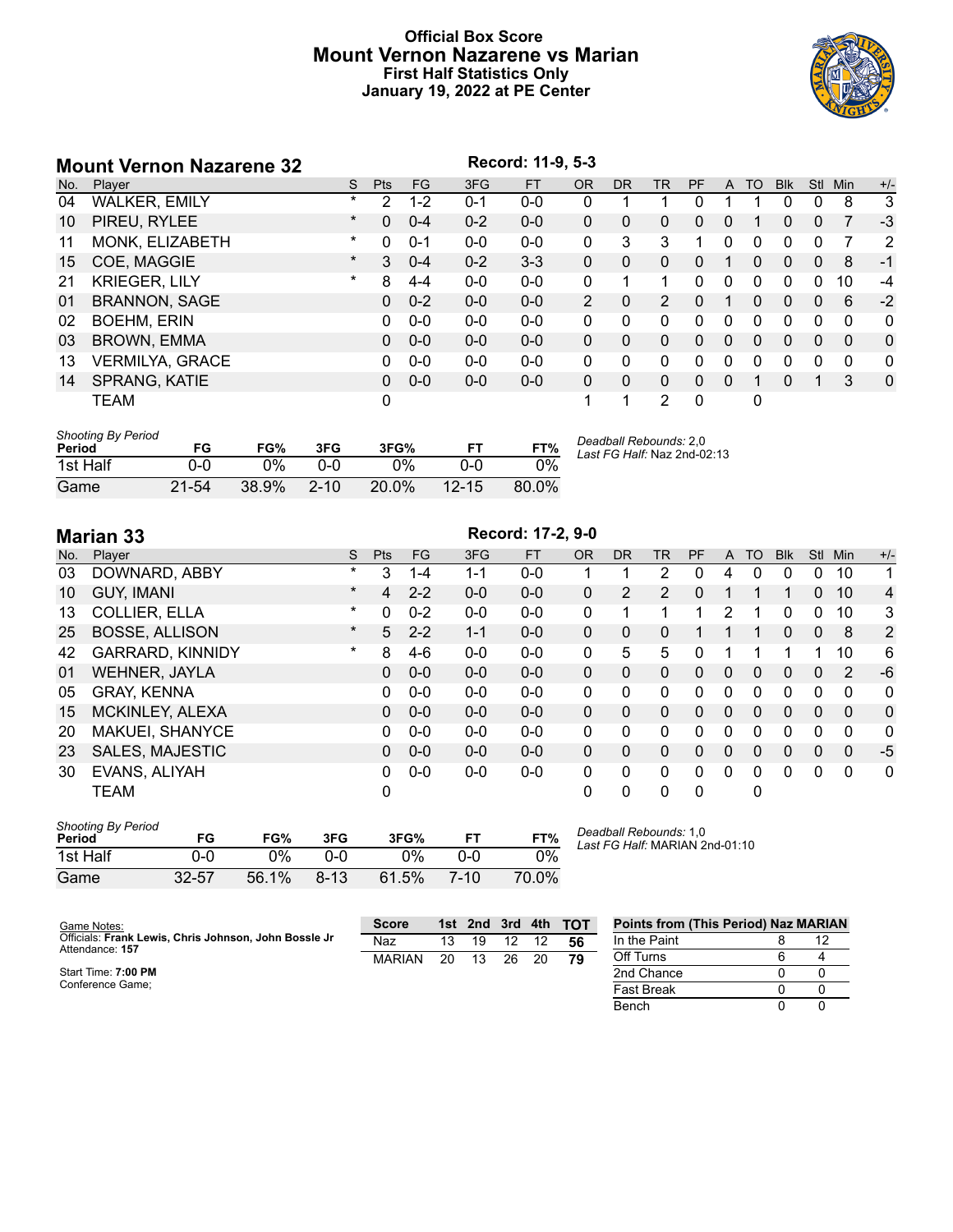### **Official Play-By-Play Mount Vernon Nazarene vs Marian First Quarter January 19, 2022 at PE Center**



### **Period 1**

<mark>Startersː</mark><br>Mount Vernon Nazarene: 04 WALKER,EMILY; 10 PIREU,RYLEE; 11 MONK,ELIZABETH; 15 COE,MAGGIE; 21 KRIEGER,LILY;<br>Marian: 03 DOWNARD,ABBY; 10 GUY,IMANI; 13 COLLIER,ELLA; 25 BOSSE,ALLISON; 42 GARRARD,KINNIDY;

| Time           | <b>VISITORS: Mount Vernon Nazarene</b>         | <b>Score</b> | <b>Margin</b>  | <b>HOME: Marian</b>                    |
|----------------|------------------------------------------------|--------------|----------------|----------------------------------------|
| 09:46          |                                                |              |                | MISSED JUMPER by COLLIER, ELLA         |
| 09:46          | REBOUND (DEF) by MONK, ELIZABETH               |              |                |                                        |
| 09:35          |                                                |              |                | FOUL by BOSSE, ALLISON                 |
| 09:35          | GOOD! FT by COE, MAGGIE                        | $0 - 1$      | V <sub>1</sub> |                                        |
| 09:35          | GOOD! FT by COE, MAGGIE                        | $0 - 2$      | V <sub>2</sub> |                                        |
| 09:35          | GOOD! FT by COE, MAGGIE                        | $0 - 3$      | $V_3$          |                                        |
| 09:20          |                                                | $3-3$        | т              | GOOD! 3PTR by DOWNARD, ABBY            |
| 09:20          |                                                |              |                | ASSIST by GUY, IMANI                   |
| 09:02          | MISSED 3PTR by COE, MAGGIE                     |              |                |                                        |
| 09:02          |                                                |              |                | REBOUND (DEF) by GARRARD, KINNIDY      |
| 08:45          |                                                | $5 - 3$      | H <sub>2</sub> | GOOD! LAYUP by GUY, IMANI [PNT]        |
| 08:45          |                                                |              |                | ASSIST by GARRARD, KINNIDY             |
| 08:37          | TURNOVER by PIREU, RYLEE                       |              |                |                                        |
| 08:23          |                                                |              |                | MISSED JUMPER by COLLIER, ELLA         |
| 08:23          | REBOUND (DEF) by MONK, ELIZABETH               |              |                |                                        |
| 08:15          | MISSED 3PTR by PIREU, RYLEE                    |              |                |                                        |
| 08:15          |                                                |              |                | REBOUND (DEF) by DOWNARD, ABBY         |
| 08:04          |                                                | $7-3$        | H4             | GOOD! JUMPER by GARRARD, KINNIDY [PNT] |
| 08:04          |                                                |              |                | ASSIST by DOWNARD, ABBY                |
| 07:51          | GOOD! JUMPER by WALKER, EMILY [PNT]            | $7 - 5$      | H <sub>2</sub> |                                        |
| 07:33          |                                                | $9 - 5$      | H4             | GOOD! LAYUP by GARRARD, KINNIDY [PNT]  |
| 07:33          |                                                |              |                | ASSIST by DOWNARD, ABBY                |
| 07:22          | MISSED LAYUP by PIREU, RYLEE                   |              |                |                                        |
| 07:22          |                                                |              |                | BLOCK by GARRARD, KINNIDY              |
| 07:22          |                                                |              |                | REBOUND (DEF) by GARRARD, KINNIDY      |
| 07:04          | FOUL by MONK, ELIZABETH                        |              |                |                                        |
| 06:59          |                                                |              |                | MISSED JUMPER by GARRARD, KINNIDY      |
| 06:59          | REBOUND (DEF) by TEAM                          | $9 - 7$      | H <sub>2</sub> |                                        |
| 06:35          | GOOD! JUMPER by KRIEGER, LILY                  |              |                |                                        |
| 06:35          | ASSIST by COE, MAGGIE                          |              |                |                                        |
| 06:13<br>06:13 |                                                |              |                | TURNOVER by GUY, IMANI                 |
| 06:13          | SUB IN: BRANNON, SAGE<br>SUB OUT: PIREU, RYLEE |              |                |                                        |
| 06:01          |                                                |              |                |                                        |
| 05:37          | TURNOVER by WALKER, EMILY                      | $11 - 7$     | H4             | GOOD! JUMPER by BOSSE, ALLISON         |
| 05:37          |                                                |              |                | ASSIST by COLLIER, ELLA                |
| 05:29          | MISSED LAYUP by COE, MAGGIE                    |              |                |                                        |
| 05:29          |                                                |              |                | REBOUND (DEF) by GARRARD, KINNIDY      |
| 05:16          |                                                |              |                | TURNOVER by GARRARD, KINNIDY           |
| 05:16          | SUB IN: SPRANG, KATIE                          |              |                |                                        |
| 05:16          | SUB OUT: MONK, ELIZABETH                       |              |                |                                        |
| 04:59          | GOOD! JUMPER by KRIEGER, LILY [PNT]            | $11-9$       | H <sub>2</sub> |                                        |
| 04:40          |                                                |              |                | TURNOVER by COLLIER, ELLA              |
| 04:40          | STEAL by SPRANG, KATIE                         |              |                |                                        |
| 04:40          |                                                |              |                | FOUL by COLLIER, ELLA                  |
| 04:27          | GOOD! LAYUP by KRIEGER, LILY [PNT]             | $11 - 11$    | T              |                                        |
| 04:27          | ASSIST by WALKER, EMILY                        |              |                |                                        |
| 04:07          |                                                | $14 - 11$    | $H_3$          | GOOD! 3PTR by BOSSE, ALLISON           |
| 04:07          |                                                |              |                | ASSIST by DOWNARD, ABBY                |
| 03:55          | MISSED LAYUP by COE, MAGGIE                    |              |                |                                        |
| 03:55          |                                                |              |                | REBOUND (DEF) by GARRARD, KINNIDY      |
| 03:37          |                                                |              |                | TURNOVER by BOSSE, ALLISON             |
| 03:37          | SUB IN: PIREU, RYLEE                           |              |                |                                        |
| 03:37          | SUB OUT: WALKER, EMILY                         |              |                |                                        |
| 03:21          | GOOD! LAYUP by KRIEGER, LILY [PNT]             | $14 - 13$    | H <sub>1</sub> |                                        |
| 03:21          | ASSIST by BRANNON, SAGE                        |              |                |                                        |
| 02:56          |                                                | 16-13        | H <sub>3</sub> | GOOD! LAYUP by GUY, IMANI [PNT]        |
| 02:56          |                                                |              |                | ASSIST by DOWNARD, ABBY                |
| 02:38          | MISSED 3PTR by COE, MAGGIE                     |              |                |                                        |
| 02:38          |                                                |              |                | REBOUND (DEF) by GUY, IMANI            |
| 02:27          |                                                | $18 - 13$    | H <sub>5</sub> | GOOD! LAYUP by GARRARD, KINNIDY [PNT]  |
| 02:27          |                                                |              |                | ASSIST by BOSSE, ALLISON               |
| 02:16          | TURNOVER by SPRANG, KATIE                      |              |                |                                        |
| 02:15          |                                                |              |                | STEAL by GARRARD, KINNIDY              |
| 02:03          |                                                | $20 - 13$    | H 7            | GOOD! LAYUP by GARRARD, KINNIDY [PNT]  |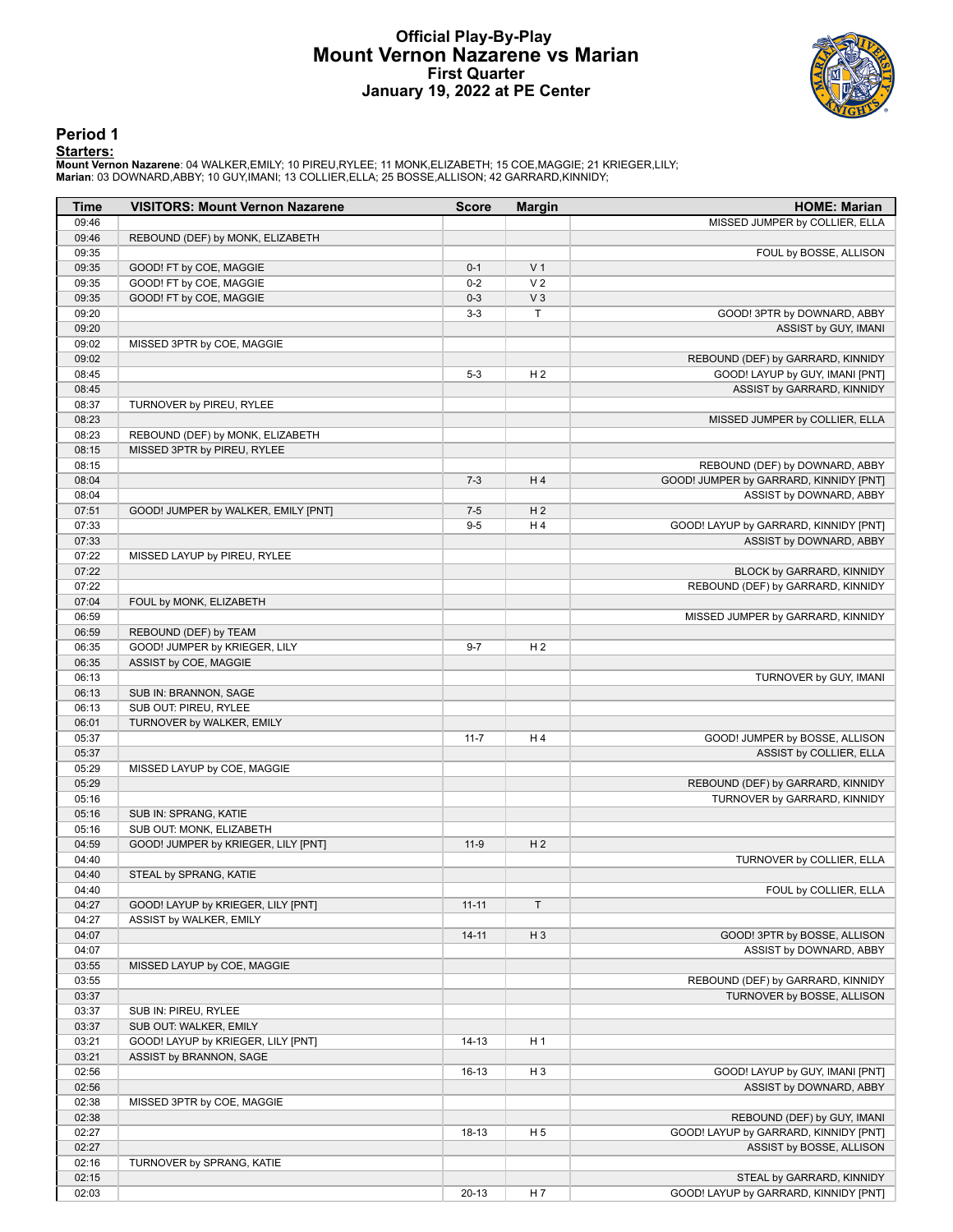| <b>Time</b> | <b>VISITORS: Mount Vernon Nazarene</b> | <b>Score</b> | <b>Margin</b> | <b>HOME: Marian</b>               |
|-------------|----------------------------------------|--------------|---------------|-----------------------------------|
| 02:03       |                                        |              |               | ASSIST by COLLIER, ELLA           |
| 01:52       | MISSED LAYUP by BRANNON, SAGE          |              |               |                                   |
| 01:52       |                                        |              |               | BLOCK by GUY, IMANI               |
| 01:52       | REBOUND (OFF) by TEAM                  |              |               |                                   |
| 01:52       | SUB IN: WALKER, EMILY                  |              |               |                                   |
| 01:52       | SUB IN: MONK, ELIZABETH                |              |               |                                   |
| 01:52       | SUB OUT: COE, MAGGIE                   |              |               |                                   |
| 01:52       | SUB OUT: SPRANG, KATIE                 |              |               |                                   |
| 01:52       |                                        |              |               | SUB IN: WEHNER, JAYLA             |
| 01:52       |                                        |              |               | SUB OUT: BOSSE, ALLISON           |
| 01:46       | MISSED 3PTR by PIREU, RYLEE            |              |               |                                   |
| 01:46       |                                        |              |               | REBOUND (DEF) by GARRARD, KINNIDY |
| 01:30       |                                        |              |               | MISSED JUMPER by DOWNARD, ABBY    |
| 01:30       | REBOUND (DEF) by KRIEGER, LILY         |              |               |                                   |
| 01:21       | MISSED LAYUP by MONK, ELIZABETH        |              |               |                                   |
| 01:21       | REBOUND (OFF) by BRANNON, SAGE         |              |               |                                   |
| 01:17       | MISSED LAYUP by BRANNON, SAGE          |              |               |                                   |
| 01:17       | REBOUND (OFF) by BRANNON, SAGE         |              |               |                                   |
| 01:13       | MISSED 3PTR by WALKER, EMILY           |              |               |                                   |
| 01:13       |                                        |              |               | REBOUND (DEF) by GUY, IMANI       |
| 00:49       |                                        |              |               | MISSED JUMPER by GARRARD, KINNIDY |
| 00:49       | REBOUND (DEF) by MONK, ELIZABETH       |              |               |                                   |
| 00:39       | MISSED JUMPER by PIREU, RYLEE          |              |               |                                   |
| 00:39       |                                        |              |               | REBOUND (DEF) by COLLIER, ELLA    |
| 00:07       |                                        |              |               | MISSED JUMPER by DOWNARD, ABBY    |
| 00:07       |                                        |              |               | REBOUND (OFF) by DOWNARD, ABBY    |
| 00:02       |                                        |              |               | MISSED JUMPER by DOWNARD, ABBY    |
| 00:02       | REBOUND (DEF) by WALKER, EMILY         |              |               |                                   |

### **Mount Vernon Nazarene 13, Marian 20**

| <b>Points (This Period)</b> | <b>Naz</b> | <b>MARIAN</b> |
|-----------------------------|------------|---------------|
| In the Paint                |            | 12            |
| Off Turns                   |            |               |
| 2nd Chance                  |            |               |
| Fast Break                  |            |               |
| Bench                       |            |               |
| Per Poss                    | 7/0        | 8/0           |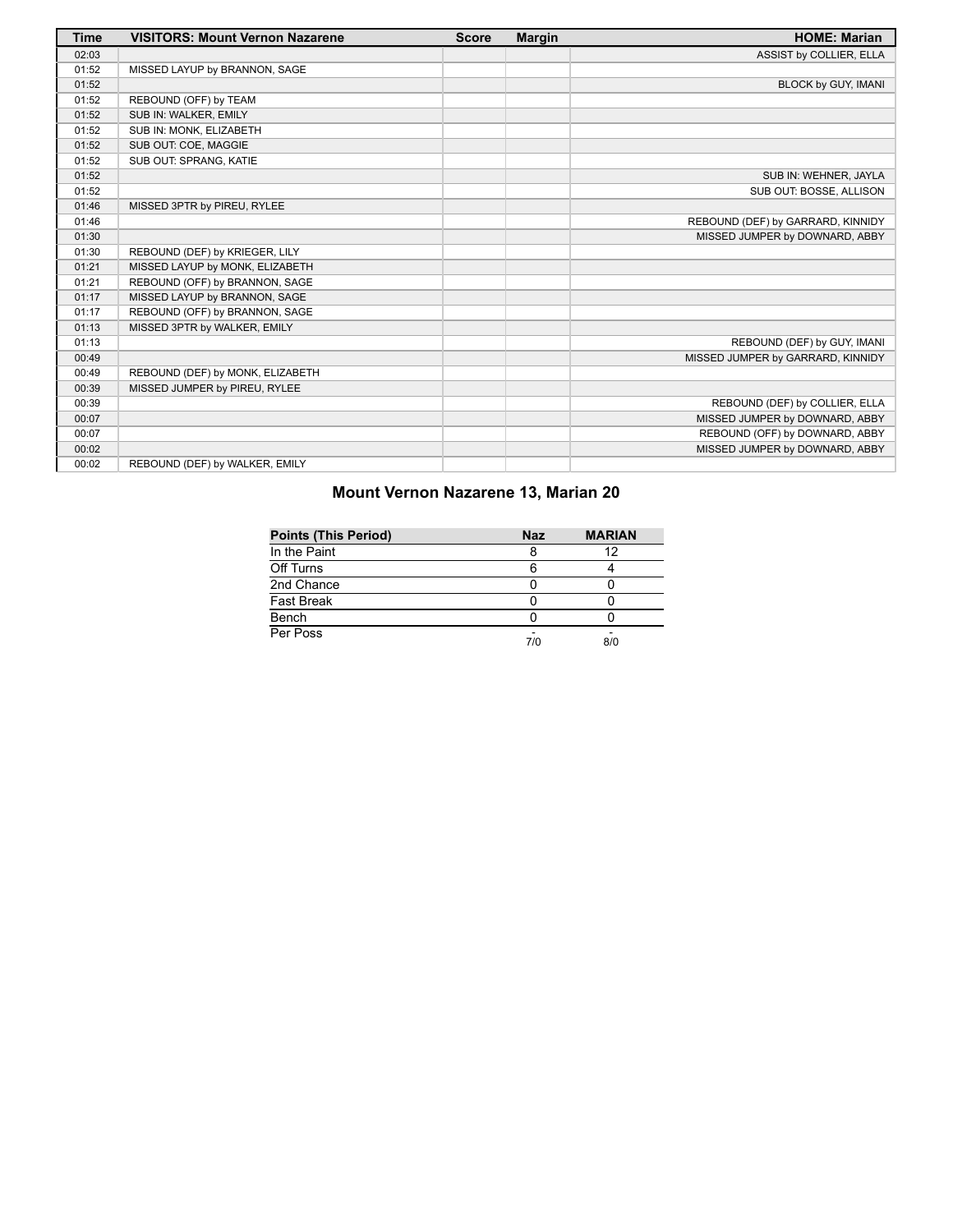### **Official Play-By-Play Mount Vernon Nazarene vs Marian Second Quarter January 19, 2022 at PE Center**



### **Period 2**

### **Starters:**

Mount Vernon Nazarene: 04 WALKER,EMILY; 10 PIREU,RYLEE; 11 MONK,ELIZABETH; 15 COE,MAGGIE; 21 KRIEGER,LILY;<br>Marian: 03 DOWNARD,ABBY; 10 GUY,IMANI; 13 COLLIER,ELLA; 25 BOSSE,ALLISON; 42 GARRARD,KINNIDY;

| Time           | <b>VISITORS: Mount Vernon Nazarene</b> | <b>Score</b> | <b>Margin</b>  | <b>HOME: Marian</b>                 |
|----------------|----------------------------------------|--------------|----------------|-------------------------------------|
| 10:00          |                                        |              |                | SUB IN: WEHNER, JAYLA               |
| 10:00          |                                        |              |                | SUB IN: SALES, MAJESTIC             |
| 10:00          |                                        |              |                | SUB OUT: GARRARD, KINNIDY           |
| 10:00          |                                        |              |                | SUB OUT: BOSSE, ALLISON             |
| 09:51          | GOOD! LAYUP by MONK, ELIZABETH [PNT]   | $20 - 15$    | H <sub>5</sub> |                                     |
| 09:27          | FOUL by COE, MAGGIE                    |              |                |                                     |
| 09:27          |                                        | $21 - 15$    | H <sub>6</sub> | GOOD! FT by DOWNARD, ABBY           |
| 09:27          |                                        | $22 - 15$    | H <sub>7</sub> | GOOD! FT by DOWNARD, ABBY           |
| 09:12          | GOOD! 3PTR by WALKER, EMILY            | $22 - 18$    | H4             |                                     |
| 09:12          | ASSIST by COE, MAGGIE                  |              |                |                                     |
| 08:58          |                                        | $24 - 18$    | H <sub>6</sub> | GOOD! JUMPER by COLLIER, ELLA       |
| 08:40<br>08:40 | MISSED JUMPER by KRIEGER, LILY         |              |                | REBOUND (DEF) by DOWNARD, ABBY      |
| 08:27          |                                        |              |                | TURNOVER by GUY, IMANI              |
| 08:27          |                                        |              |                | SUB IN: BOSSE, ALLISON              |
| 08:27          |                                        |              |                | SUB OUT: COLLIER, ELLA              |
| 08:12          | TURNOVER by WALKER, EMILY              |              |                |                                     |
| 07:50          |                                        |              |                | MISSED 3PTR by BOSSE, ALLISON       |
| 07:50          | REBOUND (DEF) by TEAM                  |              |                |                                     |
| 07:26          | GOOD! JUMPER by KRIEGER, LILY          | 24-20        | H4             |                                     |
| 07:26          | ASSIST by WALKER, EMILY                |              |                |                                     |
| 07:06          |                                        |              |                | MISSED LAYUP by GUY, IMANI          |
| 07:06          | REBOUND (DEF) by COE, MAGGIE           |              |                |                                     |
| 06:48          |                                        |              |                | FOUL by SALES, MAJESTIC             |
| 06:48          | GOOD! FT by MONK, ELIZABETH            | 24-21        | $H_3$          |                                     |
| 06:48          | GOOD! FT by MONK, ELIZABETH            | $24-22$      | H <sub>2</sub> |                                     |
| 06:48          | SUB IN: SPRANG, KATIE                  |              |                |                                     |
| 06:48          | SUB IN: BRANNON, SAGE                  |              |                |                                     |
| 06:48          | SUB OUT: MONK, ELIZABETH               |              |                |                                     |
| 06:48          | SUB OUT: WALKER, EMILY                 |              |                |                                     |
| 06:48          |                                        |              |                | SUB IN: COLLIER, ELLA               |
| 06:48          |                                        |              |                | SUB OUT: SALES, MAJESTIC            |
| 06:30          |                                        |              |                | MISSED JUMPER by GUY, IMANI         |
| 06:30          | REBOUND (DEF) by KRIEGER, LILY         |              |                |                                     |
| 06:23          |                                        |              |                | SUB IN: GARRARD, KINNIDY            |
| 06:23          |                                        |              |                | SUB OUT: GUY, IMANI                 |
| 06:19          | TURNOVER by COE, MAGGIE                |              |                |                                     |
| 06:19          |                                        |              |                | STEAL by COLLIER, ELLA              |
| 06:12          |                                        |              |                | MISSED 3PTR by COLLIER, ELLA        |
| 06:12          | REBOUND (DEF) by BRANNON, SAGE         |              |                |                                     |
| 06:06          | GOOD! LAYUP by SPRANG, KATIE [PNT]     | 24-24        | T              |                                     |
| 06:06          | ASSIST by COE, MAGGIE                  |              |                |                                     |
| 05:32          |                                        | 26-24        | H <sub>2</sub> | GOOD! JUMPER by DOWNARD, ABBY [PNT] |
| 05:20          | MISSED LAYUP by PIREU, RYLEE           |              |                |                                     |
| 05:20          |                                        |              |                | BLOCK by GARRARD, KINNIDY           |
| 05:20          |                                        |              |                | REBOUND (DEF) by BOSSE, ALLISON     |
| 04:58          |                                        |              |                | MISSED JUMPER by COLLIER, ELLA      |
| 04:58          | REBOUND (DEF) by BRANNON, SAGE         |              |                |                                     |
| 04:43          | TIMEOUT 30SEC                          |              |                |                                     |
| 04:43          | SUB IN: WALKER, EMILY                  |              |                |                                     |
| 04:43          | SUB IN: MONK, ELIZABETH                |              |                |                                     |
| 04:43          | SUB OUT: KRIEGER, LILY                 |              |                |                                     |
| 04:43          | SUB OUT: PIREU, RYLEE                  |              |                |                                     |
| 04:34          |                                        |              |                | FOUL by WEHNER, JAYLA               |
| 04:34          | GOOD! FT by BRANNON, SAGE              | 26-25        | H <sub>1</sub> |                                     |
| 04:34          | MISSED FT by BRANNON, SAGE             |              |                |                                     |
| 04:34          |                                        |              |                | REBOUND (DEF) by DOWNARD, ABBY      |
| 04:12          |                                        | 28-25        | $H_3$          | GOOD! LAYUP by WEHNER, JAYLA [PNT]  |
| 04:12          |                                        |              |                | ASSIST by GARRARD, KINNIDY          |
| 03:58          | GOOD! LAYUP by MONK, ELIZABETH [PNT]   | 28-27        | H <sub>1</sub> |                                     |
| 03:37          |                                        | $31 - 27$    | H4             | GOOD! 3PTR by COLLIER, ELLA         |
| 03:37          |                                        |              |                | ASSIST by DOWNARD, ABBY             |
| 03:11<br>03:10 | TURNOVER by COE, MAGGIE                |              |                |                                     |
|                |                                        |              |                | STEAL by DOWNARD, ABBY              |
| 03:08          |                                        |              |                | MISSED JUMPER by DOWNARD, ABBY      |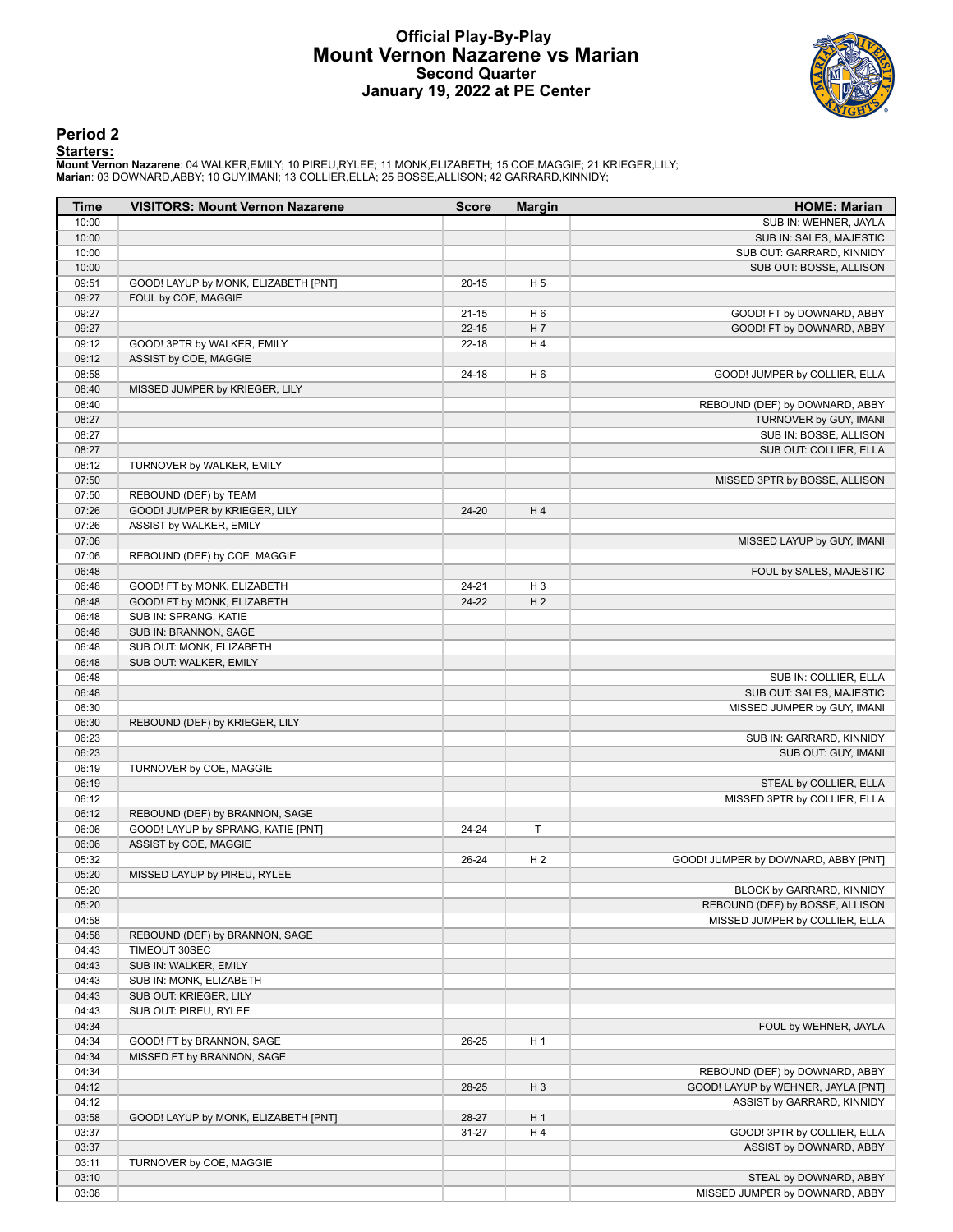| <b>Time</b> | <b>VISITORS: Mount Vernon Nazarene</b> | <b>Score</b> | <b>Margin</b>  | <b>HOME: Marian</b>             |
|-------------|----------------------------------------|--------------|----------------|---------------------------------|
| 03:08       | REBOUND (DEF) by MONK, ELIZABETH       |              |                |                                 |
| 02:51       | GOOD! LAYUP by MONK, ELIZABETH [PNT]   | 31-29        | H <sub>2</sub> |                                 |
| 02:51       | ASSIST by WALKER, EMILY                |              |                |                                 |
| 02:25       |                                        |              |                | MISSED LAYUP by COLLIER, ELLA   |
| 02:25       | REBOUND (DEF) by SPRANG, KATIE         |              |                |                                 |
| 02:13       | GOOD! 3PTR by MONK, ELIZABETH          | $31 - 32$    | V <sub>1</sub> |                                 |
| 02:13       | ASSIST by BRANNON, SAGE                |              |                |                                 |
| 01:47       |                                        |              |                | TURNOVER by GARRARD, KINNIDY    |
| 01:46       | STEAL by MONK, ELIZABETH               |              |                |                                 |
| 01:40       | MISSED LAYUP by MONK, ELIZABETH        |              |                |                                 |
| 01:40       |                                        |              |                | REBOUND (DEF) by BOSSE, ALLISON |
| 01:36       |                                        |              |                | TIMEOUT 30SEC                   |
| 01:36       | SUB IN: KRIEGER, LILY                  |              |                |                                 |
| 01:36       | SUB IN: PIREU, RYLEE                   |              |                |                                 |
| 01:36       | SUB OUT: SPRANG, KATIE                 |              |                |                                 |
| 01:36       | SUB OUT: BRANNON, SAGE                 |              |                |                                 |
| 01:36       |                                        |              |                | SUB IN: GUY, IMANI              |
| 01:36       |                                        |              |                | SUB OUT: COLLIER, ELLA          |
| 01:14       |                                        |              |                | MISSED 3PTR by WEHNER, JAYLA    |
| 01:14       |                                        |              |                | REBOUND (OFF) by GUY, IMANI     |
| 01:10       |                                        | 33-32        | H <sub>1</sub> | GOOD! LAYUP by GUY, IMANI [PNT] |
| 00:54       | MISSED LAYUP by KRIEGER, LILY          |              |                |                                 |
| 00:54       |                                        |              |                | BLOCK by GUY, IMANI             |
| 00:54       | REBOUND (OFF) by TEAM                  |              |                |                                 |
| 00:46       | MISSED JUMPER by KRIEGER, LILY         |              |                |                                 |
| 00:46       |                                        |              |                | REBOUND (DEF) by DOWNARD, ABBY  |
| 00:21       |                                        |              |                | MISSED 3PTR by DOWNARD, ABBY    |
| 00:21       | REBOUND (DEF) by PIREU, RYLEE          |              |                |                                 |

### **Mount Vernon Nazarene 32, Marian 33**

| <b>Points (This Period)</b> | <b>Naz</b> | <b>MARIAN</b> |
|-----------------------------|------------|---------------|
| In the Paint                |            |               |
| Off Turns                   |            |               |
| 2nd Chance                  |            |               |
| Fast Break                  |            |               |
| Bench                       |            |               |
| Per Poss                    | 9/0        | 7/0           |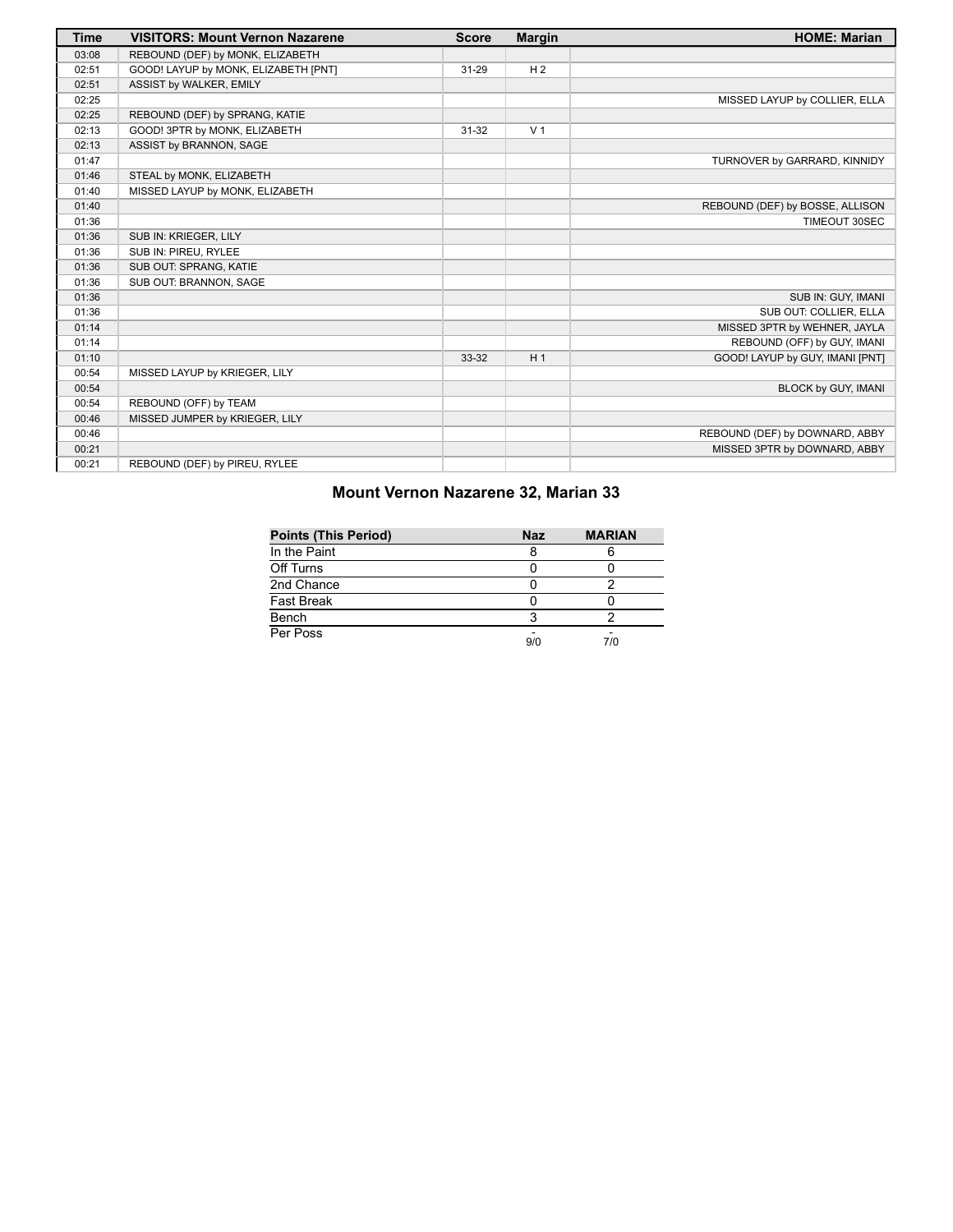### **Official Box Score Mount Vernon Nazarene vs Marian Second Half Statistics Only January 19, 2022 at PE Center**



### **Mount Vernon Nazarene 24 Record: 11-9, 5-3**<br>No. Player **Record: 11-9, 5-3**<br>Record: The Record: The Record: The Record: The Record: The Record No. Player S Pts FG 3FG FT OR DR TR PF A TO Blk Stl Min +/- 04 WALKER, EMILY \* 3 1-1 1-1 0-0 0 0 0 0 2 1 0 0 8 -16 10 PIREU, RYLEE \* 0 0-1 0-0 0-0 0 1 1 0 0 0 0 0 7 -21 11 MONK, ELIZABETH \* 11 4-5 1-1 2-2 0 1 1 0 0 0 0 1 8 -22 15 COE, MAGGIE \* 0 0-0 0-0 0-0 0 1 1 1 2 2 0 0 10 -16 21 KRIEGER, LILY \* 2 1-4 0-0 0-0 0 1 1 0 0 0 0 0 7 -22 01 BRANNON, SAGE 1 0-0 0-0 1-2 0 2 2 0 1 0 0 0 5 -13 02 BOEHM, ERIN 0 0-0 0-0 0-0 0 0 0 0 0 0 0 0 0 0 03 BROWN, EMMA 0 0-0 0-0 0-0 0 0 0 0 0 0 0 0 0 0 13 VERMILYA, GRACE 0 0-0 0-0 0-0 0 0 0 0 0 0 0 0 0 0 14 SPRANG, KATIE 2 1-1 0-0 0-0 0 1 1 0 0 0 0 0 5 0 TEAM 0 1 1 2 0 0

| <b>Shooting By Period</b><br>Period | FG        | FG%   | 3FG      | 3FG%     | F٦        | FT%   | Deadball Rebounds: 2,0<br>Last FG Half: Naz 4th-04:37 |
|-------------------------------------|-----------|-------|----------|----------|-----------|-------|-------------------------------------------------------|
| 2nd Half                            | 0-0       | ገ%    | ი-ი      | ገ%       | ი-ი       | $0\%$ |                                                       |
| Game                                | $21 - 54$ | 38.9% | $2 - 10$ | $20.0\%$ | $12 - 15$ | 80.0% |                                                       |

### **Marian 46 Record: 17-2, 9-0**<br> **Record: 17-2, 9-0**<br> **Record: 17-2, 9-0**<br> **Record: 17-2, 9-0** No. Player S Pts FG 3FG FT OR DR TR PF A TO Blk Stl Min +/- 03 DOWNARD, ABBY \* 4 1-3 0-1 2-2 0 3 3 0 1 0 0 1 10 22 10 GUY, IMANI \* 2 1-3 0-0 0-0 1 0 1 0 0 1 1 0 5 4 13 COLLIER, ELLA \* 5 2-5 1-2 0-0 0 0 0 0 0 0 0 1 7 23 25 BOSSE, ALLISON \* 0 0-1 0-1 0-0 0 2 2 0 0 0 0 0 8 17 42 GARRARD, KINNIDY \* 0 0-0 0-0 0-0 0 0 0 0 1 1 1 0 6 11 01 WEHNER, JAYLA 2 1-2 0-1 0-0 0 0 0 1 0 0 0 0 10 13 05 GRAY, KENNA 0 0-0 0-0 0-0 0 0 0 0 0 0 0 0 0 0 15 MCKINLEY, ALEXA 0 0-0 0-0 0-0 0 0 0 0 0 0 0 0 0 1 20 MAKUEI, SHANYCE 0 0-0 0-0 0-0 0 0 0 0 0 0 0 0 0 4 23 SALES, MAJESTIC 0 0-0 0-0 0-0 0 0 0 1 0 0 0 0 3 0 30 EVANS, ALIYAH 0 0-0 0-0 0-0 0 0 0 0 0 0 0 0 0 1 TEAM 0 0 0 0 0 0

| <b>Shooting By Period</b><br>Period | FG        | FG%   | 3FG      | 3FG%  |          | FT%   |
|-------------------------------------|-----------|-------|----------|-------|----------|-------|
| 2nd Half                            | ი-ი       | $0\%$ | ი-ი      | 0%    | ი-ი      | 0%    |
| Game                                | $32 - 57$ | 56.1% | $8 - 13$ | 61.5% | $7 - 10$ | 70.0% |

*Last FG Half:* MARIAN 4th-00:38

Bench 3 2

**Points from (This Period) Naz MARIAN**

| Game Notes:                                                              | <b>Score</b>  | 1st l | 2nd 3rd 4th |    |    | <b>TOT</b> | <b>Points from (This Period) Naz MAR</b> |        |
|--------------------------------------------------------------------------|---------------|-------|-------------|----|----|------------|------------------------------------------|--------|
| Officials: Frank Lewis, Chris Johnson, John Bossle Jr<br>Attendance: 157 | Naz           | 13    | 19          | 12 |    | 56         | In the Paint                             |        |
|                                                                          | <b>MARIAN</b> | 20    | 13          | 26 | 20 | 79         | Off Turns                                | 0      |
| Start Time: 7:00 PM                                                      |               |       |             |    |    |            | 2nd Chance                               | $\sim$ |
| Conference Game:                                                         |               |       |             |    |    |            | <b>Fast Break</b>                        |        |

### *Deadball Rebounds:* 1,0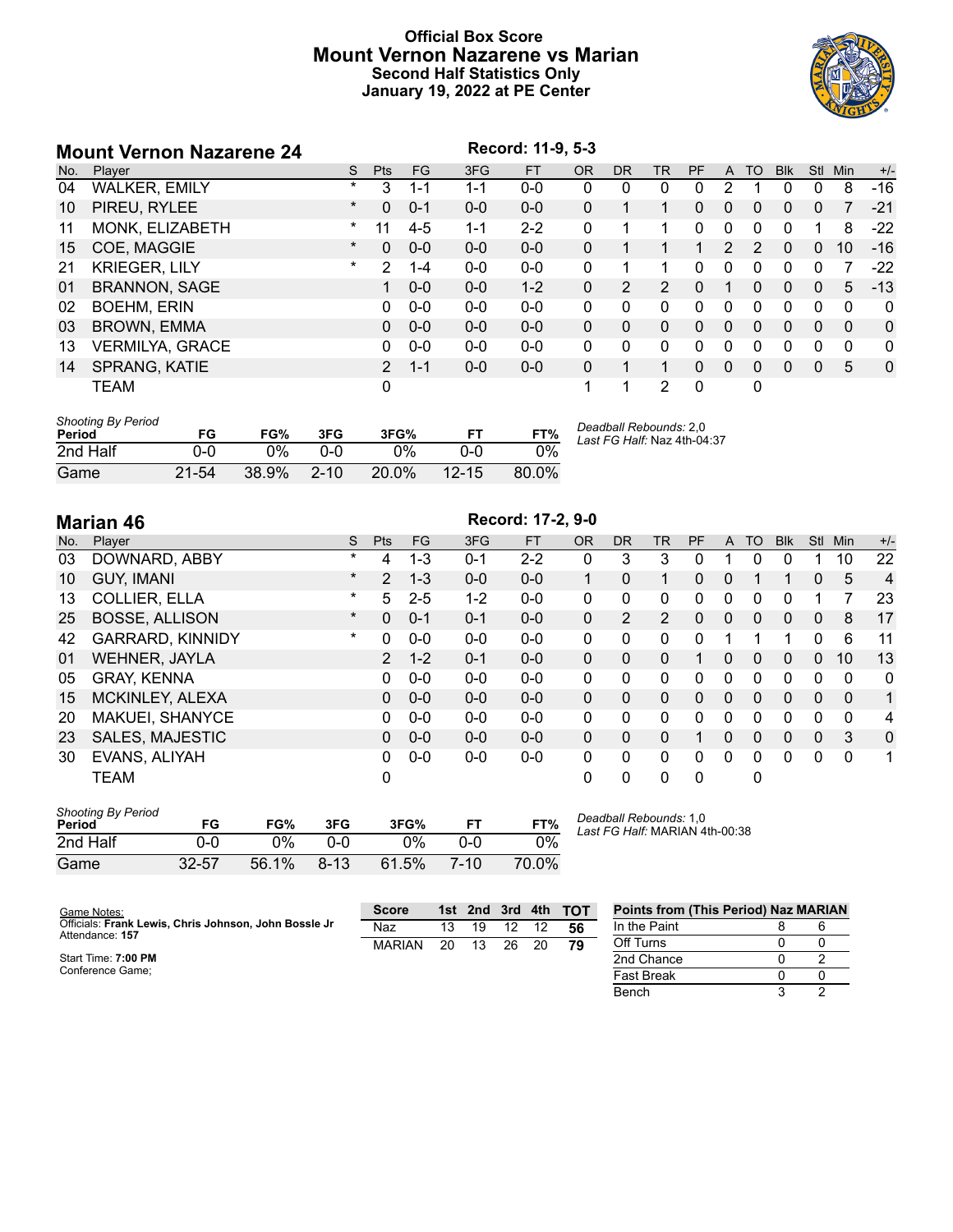### **Official Play-By-Play Mount Vernon Nazarene vs Marian Third Quarter January 19, 2022 at PE Center**



### **Period 3**

<mark>Startersː</mark><br>Mount Vernon Nazarene: 04 WALKER,EMILY; 10 PIREU,RYLEE; 11 MONK,ELIZABETH; 15 COE,MAGGIE; 21 KRIEGER,LILY;<br>Marian: 03 DOWNARD,ABBY; 10 GUY,IMANI; 13 COLLIER,ELLA; 25 BOSSE,ALLISON; 42 GARRARD,KINNIDY;

| <b>Time</b>    | <b>VISITORS: Mount Vernon Nazarene</b> | <b>Score</b> | <b>Margin</b>  | <b>HOME: Marian</b>                |
|----------------|----------------------------------------|--------------|----------------|------------------------------------|
| 09:48          | FOUL by KRIEGER, LILY                  |              |                |                                    |
| 09:48          |                                        | 34-32        | H <sub>2</sub> | GOOD! FT by GUY, IMANI             |
| 09:48          |                                        | 35-32        | $H_3$          | GOOD! FT by GUY, IMANI             |
| 09:36          |                                        |              |                | FOUL by BOSSE, ALLISON             |
| 09:36          | GOOD! FT by COE, MAGGIE                | 35-33        | H <sub>2</sub> |                                    |
| 09:36          | GOOD! FT by COE, MAGGIE                | 35-34        | H <sub>1</sub> |                                    |
| 09:11          |                                        | 37-34        | $H_3$          | GOOD! LAYUP by COLLIER, ELLA [PNT] |
| 08:52          | GOOD! LAYUP by KRIEGER, LILY [PNT]     | 37-36        | H <sub>1</sub> |                                    |
| 08:26          |                                        | 39-36        | $H_3$          | GOOD! JUMPER by COLLIER, ELLA      |
| 08:22          | MISSED LAYUP by BRANNON, SAGE          |              |                |                                    |
| 08:22          |                                        |              |                | BLOCK by COLLIER, ELLA             |
| 08:22          |                                        |              |                | REBOUND (DEF) by COLLIER, ELLA     |
| 07:49          |                                        |              |                | MISSED LAYUP by BOSSE, ALLISON     |
| 07:49          | REBOUND (DEF) by KRIEGER, LILY         |              |                |                                    |
| 07:39<br>07:39 | MISSED 3PTR by COE, MAGGIE             |              |                |                                    |
| 07:18          | FOUL by BRANNON, SAGE                  |              |                | REBOUND (DEF) by DOWNARD, ABBY     |
| 07:18          |                                        | 40-36        | H4             | GOOD! FT by COLLIER, ELLA          |
| 07:18          |                                        | 41-36        | H <sub>5</sub> | GOOD! FT by COLLIER, ELLA          |
| 06:55          | GOOD! LAYUP by BRANNON, SAGE [PNT]     | 41-38        | $H_3$          |                                    |
| 06:41          |                                        |              |                | SUB IN: GUY, IMANI                 |
| 06:41          |                                        |              |                | SUB IN: WEHNER, JAYLA              |
| 06:41          |                                        |              |                | SUB OUT: WEHNER, JAYLA             |
| 06:41          |                                        |              |                | SUB OUT: GUY, IMANI                |
| 06:37          |                                        | 43-38        | H <sub>5</sub> | GOOD! JUMPER by DOWNARD, ABBY      |
| 06:25          | MISSED LAYUP by COE, MAGGIE            |              |                |                                    |
| 06:25          |                                        |              |                | REBOUND (DEF) by COLLIER, ELLA     |
| 06:08          |                                        | 45-38        | H7             | GOOD! JUMPER by COLLIER, ELLA      |
| 05:55          | TIMEOUT 30SEC                          |              |                |                                    |
| 05:50          | TURNOVER by COE, MAGGIE                |              |                |                                    |
| 05:50          |                                        |              |                | STEAL by COLLIER, ELLA             |
| 05:28          |                                        | 47-38        | H9             | GOOD! LAYUP by GUY, IMANI [PNT]    |
| 05:28          |                                        |              |                | ASSIST by BOSSE, ALLISON           |
| 05:14          | MISSED JUMPER by MONK, ELIZABETH       |              |                |                                    |
| 05:14          |                                        |              |                | REBOUND (DEF) by DOWNARD, ABBY     |
| 04:43          |                                        | 50-38        | H 12           | GOOD! 3PTR by DOWNARD, ABBY        |
| 04:36          |                                        |              |                | ASSIST by COLLIER, ELLA            |
| 04:31          | MISSED 3PTR by COE, MAGGIE             |              |                |                                    |
| 04:31          | REBOUND (OFF) by KRIEGER, LILY         |              |                |                                    |
| 04:13          | GOOD! JUMPER by BRANNON, SAGE          | 50-40        | H 10           |                                    |
| 03:46          |                                        |              |                | REBOUND (DEADB) by TEAM            |
| 03:46          | FOUL by KRIEGER, LILY                  |              |                |                                    |
| 03:46          |                                        |              |                | MISSED FT by GUY, IMANI            |
| 03:46          |                                        |              |                | MISSED FT by GUY, IMANI            |
| 03:46          | REBOUND (DEF) by COE, MAGGIE           |              |                | SUB IN: WEHNER, JAYLA              |
| 03:46<br>03:46 |                                        |              |                | SUB OUT: COLLIER, ELLA             |
| 03:36          | TURNOVER by PIREU, RYLEE               |              |                |                                    |
| 03:35          |                                        |              |                | STEAL by DOWNARD, ABBY             |
| 03:10          |                                        |              |                | TURNOVER by GARRARD, KINNIDY       |
| 03:09          | STEAL by BRANNON, SAGE                 |              |                |                                    |
| 03:06          | GOOD! LAYUP by PIREU, RYLEE [FB/PNT]   | $50 - 42$    | H 8            |                                    |
| 03:06          | ASSIST by BRANNON, SAGE                |              |                |                                    |
| 02:44          | FOUL by KRIEGER, LILY                  |              |                |                                    |
| 02:44          |                                        |              |                | SUB IN: COLLIER, ELLA              |
| 02:44          |                                        |              |                | SUB OUT: GARRARD, KINNIDY          |
| 02:42          |                                        |              |                | TURNOVER by COLLIER, ELLA          |
| 02:42          | STEAL by BRANNON, SAGE                 |              |                |                                    |
| 02:38          | MISSED LAYUP by BRANNON, SAGE          |              |                |                                    |
| 02:38          |                                        |              |                | REBOUND (DEF) by WEHNER, JAYLA     |
| 02:04          |                                        | 52-42        | H 10           | GOOD! JUMPER by DOWNARD, ABBY      |
| 01:47          |                                        |              |                | FOUL by DOWNARD, ABBY              |
| 01:47          | SUB IN: BRANNON, SAGE                  |              |                |                                    |
| 01:47          | SUB OUT: COE, MAGGIE                   |              |                |                                    |
| 01:40          | GOOD! LAYUP by KRIEGER, LILY [PNT]     | 52-44        | H <sub>8</sub> |                                    |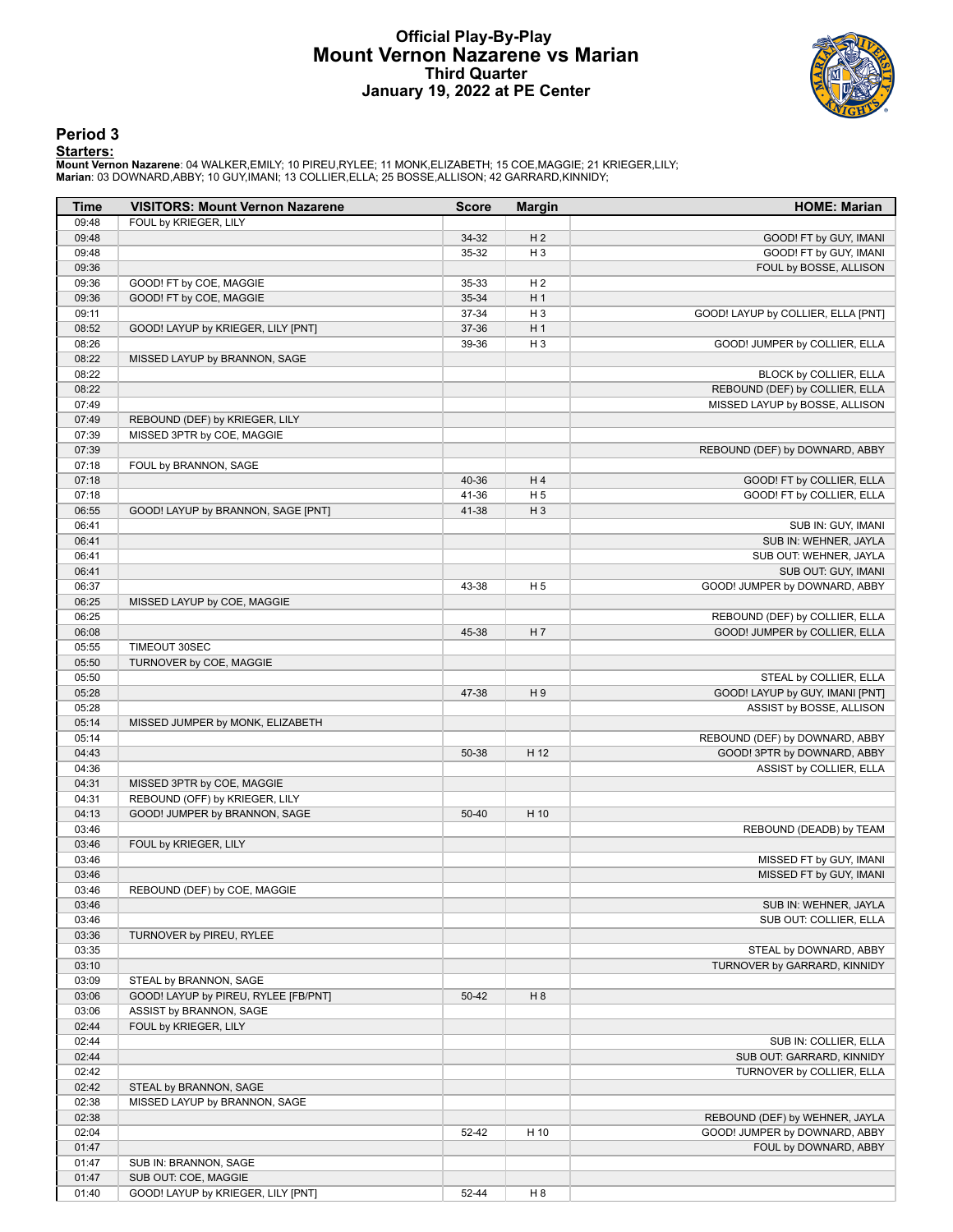| <b>Time</b> | <b>VISITORS: Mount Vernon Nazarene</b> | <b>Score</b> | <b>Margin</b> | <b>HOME: Marian</b>                |
|-------------|----------------------------------------|--------------|---------------|------------------------------------|
| 01:13       |                                        | 55-44        | H 11          | GOOD! 3PTR by DOWNARD, ABBY        |
| 01:13       |                                        |              |               | ASSIST by WEHNER, JAYLA            |
| 01:03       | MISSED LAYUP by WALKER, EMILY          |              |               |                                    |
| 01:03       |                                        |              |               | REBOUND (DEF) by COLLIER, ELLA     |
| 00:55       |                                        | $57 - 44$    | H 13          | GOOD! LAYUP by COLLIER, ELLA [PNT] |
| 00:36       | MISSED JUMPER by COE, MAGGIE           |              |               |                                    |
| 00:36       |                                        |              |               | REBOUND (DEF) by GUY, IMANI        |
| 00:19       |                                        | 59-44        | H 15          | GOOD! JUMPER by COLLIER, ELLA      |
| 00:03       | MISSED JUMPER by COE, MAGGIE           |              |               |                                    |
| 00:03       |                                        |              |               | REBOUND (DEF) by BOSSE, ALLISON    |

### **Mount Vernon Nazarene 44, Marian 59**

| <b>Points (This Period)</b> | <b>Naz</b> | <b>MARIAN</b> |
|-----------------------------|------------|---------------|
| In the Paint                | 8          |               |
| Off Turns                   |            |               |
| 2nd Chance                  |            |               |
| <b>Fast Break</b>           | っ          |               |
| Bench                       |            |               |
| Per Poss                    | 8/0        | 14/0          |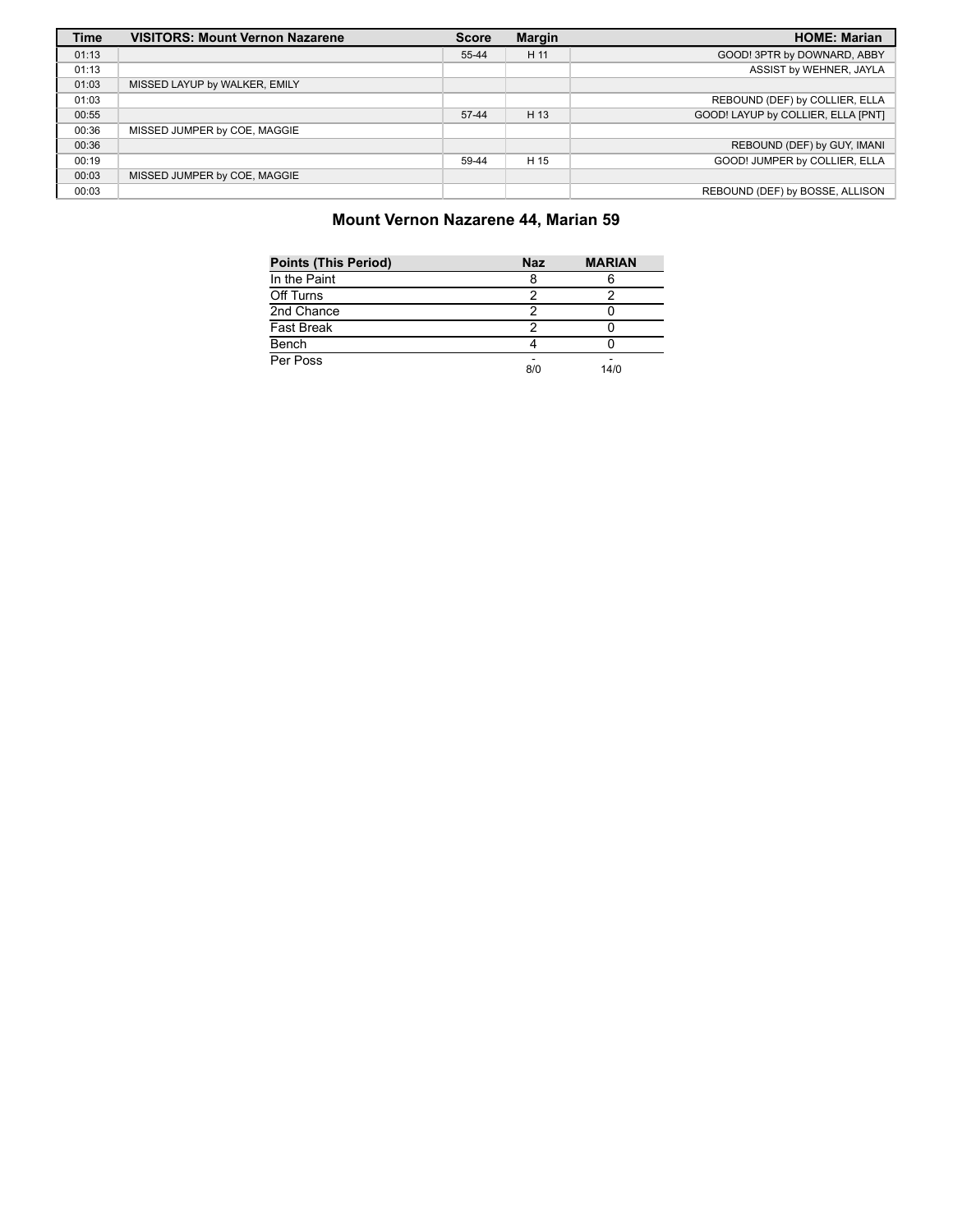### **Official Play-By-Play Mount Vernon Nazarene vs Marian Fourth Quarter January 19, 2022 at PE Center**



**Period 4**

<mark>Startersː</mark><br>Mount Vernon Nazarene: 04 WALKER,EMILY; 10 PIREU,RYLEE; 11 MONK,ELIZABETH; 15 COE,MAGGIE; 21 KRIEGER,LILY;<br>Marian: 03 DOWNARD,ABBY; 10 GUY,IMANI; 13 COLLIER,ELLA; 25 BOSSE,ALLISON; 42 GARRARD,KINNIDY;

| Time           | <b>VISITORS: Mount Vernon Nazarene</b>  | <b>Score</b> | <b>Margin</b> | <b>HOME: Marian</b>                                               |
|----------------|-----------------------------------------|--------------|---------------|-------------------------------------------------------------------|
| 10:00          | SUB IN: BRANNON, SAGE                   |              |               |                                                                   |
| 10:00          | SUB OUT: COE, MAGGIE                    |              |               |                                                                   |
| 10:00          |                                         |              |               | SUB IN: WEHNER, JAYLA                                             |
| 10:00          |                                         |              |               | SUB OUT: GARRARD, KINNIDY                                         |
| 09:49          |                                         | 61-44        | H 17          | GOOD! LAYUP by COLLIER, ELLA [PNT]                                |
| 09:49          | FOUL by MONK, ELIZABETH                 |              |               |                                                                   |
| 09:49          |                                         | 62-44        | H 18          | GOOD! FT by COLLIER, ELLA                                         |
| 09:23<br>09:09 | GOOD! JUMPER by BRANNON, SAGE           | 62-46        | H 16          | MISSED 3PTR by DOWNARD, ABBY                                      |
| 09:09          | REBOUND (DEF) by MONK, ELIZABETH        |              |               |                                                                   |
| 09:02          |                                         |              |               | FOUL by COLLIER, ELLA                                             |
| 09:02          | SUB IN: COE, MAGGIE                     |              |               |                                                                   |
| 09:02          | SUB OUT: WALKER, EMILY                  |              |               |                                                                   |
| 08:53          | TURNOVER by KRIEGER, LILY               |              |               |                                                                   |
| 08:40          |                                         | 65-46        | H 19          | GOOD! 3PTR by BOSSE, ALLISON                                      |
| 08:40          |                                         |              |               | ASSIST by COLLIER, ELLA                                           |
| 08:27          |                                         |              |               | FOUL by BOSSE, ALLISON                                            |
| 08:26          |                                         |              |               | FOUL by BOSSE, ALLISON                                            |
| 08:26          | MISSED FT by BRANNON, SAGE              |              |               |                                                                   |
| 08:26          | REBOUND (DEADB) by TEAM                 |              |               |                                                                   |
| 08:26          | GOOD! FT by BRANNON, SAGE               | 65-47        | H 18          |                                                                   |
| 08:26          |                                         |              |               | SUB IN: GARRARD, KINNIDY                                          |
| 08:26          |                                         |              |               | SUB IN: MAKUEI, SHANYCE                                           |
| 08:26<br>08:26 |                                         |              |               | SUB OUT: BOSSE, ALLISON<br>SUB OUT: GUY, IMANI                    |
| 08:04          |                                         |              |               | TURNOVER by MAKUEI, SHANYCE                                       |
| 08:04          |                                         |              |               | <b>TIMEOUT FULL</b>                                               |
| 07:43          | GOOD! JUMPER by BRANNON, SAGE           | 65-49        | H 16          |                                                                   |
| 07:10          |                                         | 68-49        | H 19          | GOOD! 3PTR by WEHNER, JAYLA                                       |
| 07:10          |                                         |              |               | ASSIST by COLLIER, ELLA                                           |
| 06:43          | MISSED JUMPER by PIREU, RYLEE           |              |               |                                                                   |
| 06:43          |                                         |              |               | REBOUND (DEF) by MAKUEI, SHANYCE                                  |
| 06:25          |                                         | 70-49        | H 21          | GOOD! JUMPER by WEHNER, JAYLA                                     |
| 06:25          |                                         |              |               | ASSIST by GARRARD, KINNIDY                                        |
| 06:17          | TURNOVER by PIREU, RYLEE                |              |               |                                                                   |
| 06:16          |                                         |              |               | STEAL by MAKUEI, SHANYCE                                          |
| 06:07          |                                         | 73-49        | H 24          | GOOD! 3PTR by MAKUEI, SHANYCE                                     |
| 06:07          |                                         |              |               | ASSIST by DOWNARD, ABBY                                           |
| 05:51<br>05:51 | MISSED JUMPER by PIREU, RYLEE           |              |               | REBOUND (DEF) by MAKUEI, SHANYCE                                  |
| 05:44          |                                         |              |               | TURNOVER by MAKUEI, SHANYCE                                       |
| 05:42          | STEAL by KRIEGER, LILY                  |              |               |                                                                   |
| 05:38          | GOOD! LAYUP by MONK, ELIZABETH [FB/PNT] | 73-51        | H 22          |                                                                   |
| 05:11          |                                         |              |               | MISSED JUMPER by COLLIER, ELLA                                    |
| 05:11          | BLOCK by BRANNON, SAGE                  |              |               |                                                                   |
| 05:11          | REBOUND (DEF) by KRIEGER, LILY          |              |               |                                                                   |
| 05:06          | MISSED LAYUP by MONK, ELIZABETH         |              |               |                                                                   |
| 05:06          |                                         |              |               | REBOUND (DEF) by MAKUEI, SHANYCE                                  |
| 04:41          |                                         |              |               | TURNOVER by MAKUEI, SHANYCE                                       |
| 04:39          | STEAL by BRANNON, SAGE                  |              |               |                                                                   |
| 04:37          | GOOD! LAYUP by BRANNON, SAGE [FB/PNT]   | 73-53        | H 20          |                                                                   |
| 04:17          |                                         | 75-53        | H 22          | GOOD! JUMPER by MAKUEI, SHANYCE [PNT]                             |
| 04:17          |                                         |              |               | ASSIST by GARRARD, KINNIDY                                        |
| 04:03          | MISSED 3PTR by BRANNON, SAGE            |              |               |                                                                   |
| 04:03<br>03:33 |                                         |              |               | REBOUND (DEF) by MAKUEI, SHANYCE<br>MISSED LAYUP by COLLIER, ELLA |
| 03:33          | REBOUND (DEF) by MONK, ELIZABETH        |              |               |                                                                   |
| 03:25          | MISSED LAYUP by PIREU, RYLEE            |              |               |                                                                   |
| 03:25          |                                         |              |               | REBOUND (DEF) by GARRARD, KINNIDY                                 |
| 03:16          |                                         |              |               | TIMEOUT 30SEC                                                     |
| 03:16          | SUB IN: WALKER, EMILY                   |              |               |                                                                   |
| 03:16          | SUB OUT: PIREU, RYLEE                   |              |               |                                                                   |
| 03:16          |                                         |              |               | SUB IN: GUY, IMANI                                                |
| 03:16          |                                         |              |               | SUB IN: MCKINLEY, ALEXA                                           |
| 03:16          |                                         |              |               | SUB OUT: MAKUEI, SHANYCE                                          |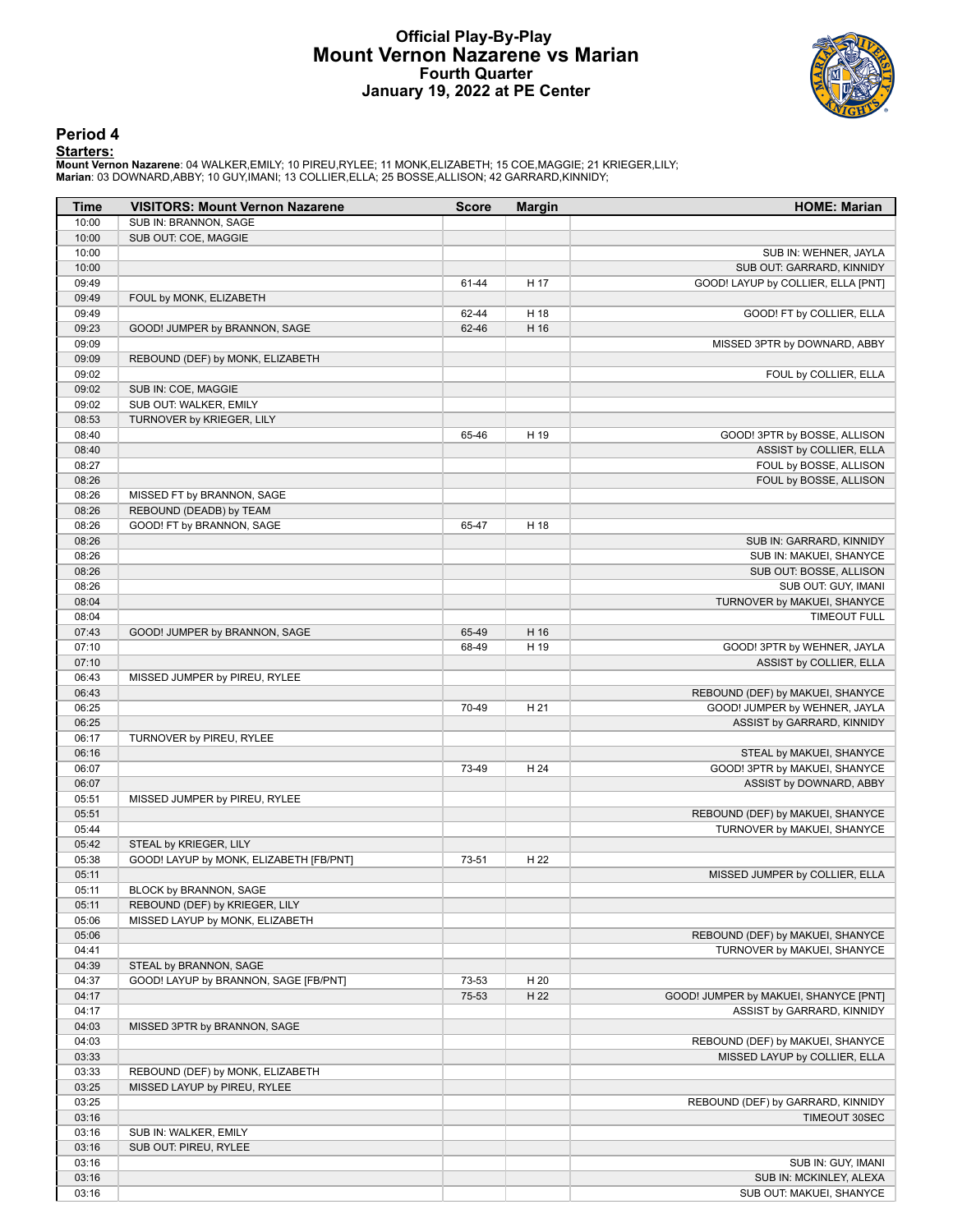| SUB OUT: COLLIER, ELLA<br>03:16<br>02:52<br>MISSED JUMPER by GARRARD, KINNIDY<br>02:52<br>REBOUND (OFF) by GUY, IMANI<br>02:49<br>FOUL by KRIEGER, LILY<br>02:49<br>SUB IN: EVANS, ALIYAH<br>02:49<br>SUB OUT: GARRARD, KINNIDY<br>02:45<br>H 24<br>GOOD! LAYUP by GUY, IMANI [PNT]<br>77-53<br>02:45<br>ASSIST by WEHNER, JAYLA<br>02:44<br>FOUL by COE, MAGGIE<br>02:44<br>MISSED FT by GUY, IMANI<br>02:44<br>REBOUND (DEF) by MONK, ELIZABETH<br>02:33<br>FOUL by MCKINLEY, ALEXA<br>02:28<br>MISSED LAYUP by KRIEGER, LILY<br>02:28<br>REBOUND (DEF) by DOWNARD, ABBY<br>02:21<br>MISSED LAYUP by MCKINLEY, ALEXA<br>02:21<br>REBOUND (DEF) by WALKER, EMILY<br>02:05<br>FOUL by GUY, IMANI<br>02:05<br>MISSED FT by BRANNON, SAGE<br>02:05<br>REBOUND (DEADB) by TEAM<br>02:05<br>GOOD! FT by BRANNON, SAGE<br>77-54<br>H 23<br>02:05<br>SUB IN: SALES, MAJESTIC<br>02:05<br>SUB IN: MAKUEI, SHANYCE<br>02:05<br>SUB OUT: GUY, IMANI<br>02:05<br>SUB OUT: DOWNARD, ABBY<br>01:47<br>MISSED JUMPER by SALES, MAJESTIC<br>01:47<br>REBOUND (OFF) by MAKUEI, SHANYCE<br>01:41<br>MISSED JUMPER by MAKUEI, SHANYCE<br>01:41<br>REBOUND (OFF) by EVANS, ALIYAH<br>01:17<br><b>TURNOVER by TEAM</b><br>01:17<br>SUB IN: SPRANG, KATIE<br>01:17<br>SUB IN: BOEHM, ERIN<br>01:17<br>SUB IN: BROWN, EMMA<br>01:17<br>SUB IN: VERMILYA, GRACE<br>01:17<br>SUB OUT: KRIEGER, LILY<br>01:17<br>SUB OUT: COE, MAGGIE<br>01:17<br>SUB OUT: MONK, ELIZABETH<br>01:17<br>SUB OUT: BRANNON, SAGE<br>00:58<br>MISSED JUMPER by SPRANG, KATIE<br>00:58<br>REBOUND (DEF) by MCKINLEY, ALEXA<br>00:55<br>TIMEOUT 30SEC<br>00:55<br>SUB IN: GRAY, KENNA<br>00:55<br>SUB OUT: WEHNER, JAYLA<br>00:38<br>H 25<br>79-54<br>GOOD! LAYUP by MAKUEI, SHANYCE [PNT]<br>00:30<br>FOUL by GRAY, KENNA<br>00:30<br>H 24<br>GOOD! FT by BROWN, EMMA<br>79-55<br>00:30<br>79-56<br>H 23<br>GOOD! FT by BROWN, EMMA<br>00:10<br>MISSED JUMPER by EVANS, ALIYAH<br>REBOUND (OFF) by SALES, MAJESTIC<br>00:10 | <b>Time</b> | <b>VISITORS: Mount Vernon Nazarene</b> | <b>Score</b> | <b>Margin</b> | <b>HOME: Marian</b> |
|--------------------------------------------------------------------------------------------------------------------------------------------------------------------------------------------------------------------------------------------------------------------------------------------------------------------------------------------------------------------------------------------------------------------------------------------------------------------------------------------------------------------------------------------------------------------------------------------------------------------------------------------------------------------------------------------------------------------------------------------------------------------------------------------------------------------------------------------------------------------------------------------------------------------------------------------------------------------------------------------------------------------------------------------------------------------------------------------------------------------------------------------------------------------------------------------------------------------------------------------------------------------------------------------------------------------------------------------------------------------------------------------------------------------------------------------------------------------------------------------------------------------------------------------------------------------------------------------------------------------------------------------------------------------------------------------------------------------------------------------------------------------------------------------------------------------------------------------------------------------------------------------------------------------------------------------------------------------------------|-------------|----------------------------------------|--------------|---------------|---------------------|
|                                                                                                                                                                                                                                                                                                                                                                                                                                                                                                                                                                                                                                                                                                                                                                                                                                                                                                                                                                                                                                                                                                                                                                                                                                                                                                                                                                                                                                                                                                                                                                                                                                                                                                                                                                                                                                                                                                                                                                                |             |                                        |              |               |                     |
|                                                                                                                                                                                                                                                                                                                                                                                                                                                                                                                                                                                                                                                                                                                                                                                                                                                                                                                                                                                                                                                                                                                                                                                                                                                                                                                                                                                                                                                                                                                                                                                                                                                                                                                                                                                                                                                                                                                                                                                |             |                                        |              |               |                     |
|                                                                                                                                                                                                                                                                                                                                                                                                                                                                                                                                                                                                                                                                                                                                                                                                                                                                                                                                                                                                                                                                                                                                                                                                                                                                                                                                                                                                                                                                                                                                                                                                                                                                                                                                                                                                                                                                                                                                                                                |             |                                        |              |               |                     |
|                                                                                                                                                                                                                                                                                                                                                                                                                                                                                                                                                                                                                                                                                                                                                                                                                                                                                                                                                                                                                                                                                                                                                                                                                                                                                                                                                                                                                                                                                                                                                                                                                                                                                                                                                                                                                                                                                                                                                                                |             |                                        |              |               |                     |
|                                                                                                                                                                                                                                                                                                                                                                                                                                                                                                                                                                                                                                                                                                                                                                                                                                                                                                                                                                                                                                                                                                                                                                                                                                                                                                                                                                                                                                                                                                                                                                                                                                                                                                                                                                                                                                                                                                                                                                                |             |                                        |              |               |                     |
|                                                                                                                                                                                                                                                                                                                                                                                                                                                                                                                                                                                                                                                                                                                                                                                                                                                                                                                                                                                                                                                                                                                                                                                                                                                                                                                                                                                                                                                                                                                                                                                                                                                                                                                                                                                                                                                                                                                                                                                |             |                                        |              |               |                     |
|                                                                                                                                                                                                                                                                                                                                                                                                                                                                                                                                                                                                                                                                                                                                                                                                                                                                                                                                                                                                                                                                                                                                                                                                                                                                                                                                                                                                                                                                                                                                                                                                                                                                                                                                                                                                                                                                                                                                                                                |             |                                        |              |               |                     |
|                                                                                                                                                                                                                                                                                                                                                                                                                                                                                                                                                                                                                                                                                                                                                                                                                                                                                                                                                                                                                                                                                                                                                                                                                                                                                                                                                                                                                                                                                                                                                                                                                                                                                                                                                                                                                                                                                                                                                                                |             |                                        |              |               |                     |
|                                                                                                                                                                                                                                                                                                                                                                                                                                                                                                                                                                                                                                                                                                                                                                                                                                                                                                                                                                                                                                                                                                                                                                                                                                                                                                                                                                                                                                                                                                                                                                                                                                                                                                                                                                                                                                                                                                                                                                                |             |                                        |              |               |                     |
|                                                                                                                                                                                                                                                                                                                                                                                                                                                                                                                                                                                                                                                                                                                                                                                                                                                                                                                                                                                                                                                                                                                                                                                                                                                                                                                                                                                                                                                                                                                                                                                                                                                                                                                                                                                                                                                                                                                                                                                |             |                                        |              |               |                     |
|                                                                                                                                                                                                                                                                                                                                                                                                                                                                                                                                                                                                                                                                                                                                                                                                                                                                                                                                                                                                                                                                                                                                                                                                                                                                                                                                                                                                                                                                                                                                                                                                                                                                                                                                                                                                                                                                                                                                                                                |             |                                        |              |               |                     |
|                                                                                                                                                                                                                                                                                                                                                                                                                                                                                                                                                                                                                                                                                                                                                                                                                                                                                                                                                                                                                                                                                                                                                                                                                                                                                                                                                                                                                                                                                                                                                                                                                                                                                                                                                                                                                                                                                                                                                                                |             |                                        |              |               |                     |
|                                                                                                                                                                                                                                                                                                                                                                                                                                                                                                                                                                                                                                                                                                                                                                                                                                                                                                                                                                                                                                                                                                                                                                                                                                                                                                                                                                                                                                                                                                                                                                                                                                                                                                                                                                                                                                                                                                                                                                                |             |                                        |              |               |                     |
|                                                                                                                                                                                                                                                                                                                                                                                                                                                                                                                                                                                                                                                                                                                                                                                                                                                                                                                                                                                                                                                                                                                                                                                                                                                                                                                                                                                                                                                                                                                                                                                                                                                                                                                                                                                                                                                                                                                                                                                |             |                                        |              |               |                     |
|                                                                                                                                                                                                                                                                                                                                                                                                                                                                                                                                                                                                                                                                                                                                                                                                                                                                                                                                                                                                                                                                                                                                                                                                                                                                                                                                                                                                                                                                                                                                                                                                                                                                                                                                                                                                                                                                                                                                                                                |             |                                        |              |               |                     |
|                                                                                                                                                                                                                                                                                                                                                                                                                                                                                                                                                                                                                                                                                                                                                                                                                                                                                                                                                                                                                                                                                                                                                                                                                                                                                                                                                                                                                                                                                                                                                                                                                                                                                                                                                                                                                                                                                                                                                                                |             |                                        |              |               |                     |
|                                                                                                                                                                                                                                                                                                                                                                                                                                                                                                                                                                                                                                                                                                                                                                                                                                                                                                                                                                                                                                                                                                                                                                                                                                                                                                                                                                                                                                                                                                                                                                                                                                                                                                                                                                                                                                                                                                                                                                                |             |                                        |              |               |                     |
|                                                                                                                                                                                                                                                                                                                                                                                                                                                                                                                                                                                                                                                                                                                                                                                                                                                                                                                                                                                                                                                                                                                                                                                                                                                                                                                                                                                                                                                                                                                                                                                                                                                                                                                                                                                                                                                                                                                                                                                |             |                                        |              |               |                     |
|                                                                                                                                                                                                                                                                                                                                                                                                                                                                                                                                                                                                                                                                                                                                                                                                                                                                                                                                                                                                                                                                                                                                                                                                                                                                                                                                                                                                                                                                                                                                                                                                                                                                                                                                                                                                                                                                                                                                                                                |             |                                        |              |               |                     |
|                                                                                                                                                                                                                                                                                                                                                                                                                                                                                                                                                                                                                                                                                                                                                                                                                                                                                                                                                                                                                                                                                                                                                                                                                                                                                                                                                                                                                                                                                                                                                                                                                                                                                                                                                                                                                                                                                                                                                                                |             |                                        |              |               |                     |
|                                                                                                                                                                                                                                                                                                                                                                                                                                                                                                                                                                                                                                                                                                                                                                                                                                                                                                                                                                                                                                                                                                                                                                                                                                                                                                                                                                                                                                                                                                                                                                                                                                                                                                                                                                                                                                                                                                                                                                                |             |                                        |              |               |                     |
|                                                                                                                                                                                                                                                                                                                                                                                                                                                                                                                                                                                                                                                                                                                                                                                                                                                                                                                                                                                                                                                                                                                                                                                                                                                                                                                                                                                                                                                                                                                                                                                                                                                                                                                                                                                                                                                                                                                                                                                |             |                                        |              |               |                     |
|                                                                                                                                                                                                                                                                                                                                                                                                                                                                                                                                                                                                                                                                                                                                                                                                                                                                                                                                                                                                                                                                                                                                                                                                                                                                                                                                                                                                                                                                                                                                                                                                                                                                                                                                                                                                                                                                                                                                                                                |             |                                        |              |               |                     |
|                                                                                                                                                                                                                                                                                                                                                                                                                                                                                                                                                                                                                                                                                                                                                                                                                                                                                                                                                                                                                                                                                                                                                                                                                                                                                                                                                                                                                                                                                                                                                                                                                                                                                                                                                                                                                                                                                                                                                                                |             |                                        |              |               |                     |
|                                                                                                                                                                                                                                                                                                                                                                                                                                                                                                                                                                                                                                                                                                                                                                                                                                                                                                                                                                                                                                                                                                                                                                                                                                                                                                                                                                                                                                                                                                                                                                                                                                                                                                                                                                                                                                                                                                                                                                                |             |                                        |              |               |                     |
|                                                                                                                                                                                                                                                                                                                                                                                                                                                                                                                                                                                                                                                                                                                                                                                                                                                                                                                                                                                                                                                                                                                                                                                                                                                                                                                                                                                                                                                                                                                                                                                                                                                                                                                                                                                                                                                                                                                                                                                |             |                                        |              |               |                     |
|                                                                                                                                                                                                                                                                                                                                                                                                                                                                                                                                                                                                                                                                                                                                                                                                                                                                                                                                                                                                                                                                                                                                                                                                                                                                                                                                                                                                                                                                                                                                                                                                                                                                                                                                                                                                                                                                                                                                                                                |             |                                        |              |               |                     |
|                                                                                                                                                                                                                                                                                                                                                                                                                                                                                                                                                                                                                                                                                                                                                                                                                                                                                                                                                                                                                                                                                                                                                                                                                                                                                                                                                                                                                                                                                                                                                                                                                                                                                                                                                                                                                                                                                                                                                                                |             |                                        |              |               |                     |
|                                                                                                                                                                                                                                                                                                                                                                                                                                                                                                                                                                                                                                                                                                                                                                                                                                                                                                                                                                                                                                                                                                                                                                                                                                                                                                                                                                                                                                                                                                                                                                                                                                                                                                                                                                                                                                                                                                                                                                                |             |                                        |              |               |                     |
|                                                                                                                                                                                                                                                                                                                                                                                                                                                                                                                                                                                                                                                                                                                                                                                                                                                                                                                                                                                                                                                                                                                                                                                                                                                                                                                                                                                                                                                                                                                                                                                                                                                                                                                                                                                                                                                                                                                                                                                |             |                                        |              |               |                     |
|                                                                                                                                                                                                                                                                                                                                                                                                                                                                                                                                                                                                                                                                                                                                                                                                                                                                                                                                                                                                                                                                                                                                                                                                                                                                                                                                                                                                                                                                                                                                                                                                                                                                                                                                                                                                                                                                                                                                                                                |             |                                        |              |               |                     |
|                                                                                                                                                                                                                                                                                                                                                                                                                                                                                                                                                                                                                                                                                                                                                                                                                                                                                                                                                                                                                                                                                                                                                                                                                                                                                                                                                                                                                                                                                                                                                                                                                                                                                                                                                                                                                                                                                                                                                                                |             |                                        |              |               |                     |
|                                                                                                                                                                                                                                                                                                                                                                                                                                                                                                                                                                                                                                                                                                                                                                                                                                                                                                                                                                                                                                                                                                                                                                                                                                                                                                                                                                                                                                                                                                                                                                                                                                                                                                                                                                                                                                                                                                                                                                                |             |                                        |              |               |                     |
|                                                                                                                                                                                                                                                                                                                                                                                                                                                                                                                                                                                                                                                                                                                                                                                                                                                                                                                                                                                                                                                                                                                                                                                                                                                                                                                                                                                                                                                                                                                                                                                                                                                                                                                                                                                                                                                                                                                                                                                |             |                                        |              |               |                     |
|                                                                                                                                                                                                                                                                                                                                                                                                                                                                                                                                                                                                                                                                                                                                                                                                                                                                                                                                                                                                                                                                                                                                                                                                                                                                                                                                                                                                                                                                                                                                                                                                                                                                                                                                                                                                                                                                                                                                                                                |             |                                        |              |               |                     |
|                                                                                                                                                                                                                                                                                                                                                                                                                                                                                                                                                                                                                                                                                                                                                                                                                                                                                                                                                                                                                                                                                                                                                                                                                                                                                                                                                                                                                                                                                                                                                                                                                                                                                                                                                                                                                                                                                                                                                                                |             |                                        |              |               |                     |
|                                                                                                                                                                                                                                                                                                                                                                                                                                                                                                                                                                                                                                                                                                                                                                                                                                                                                                                                                                                                                                                                                                                                                                                                                                                                                                                                                                                                                                                                                                                                                                                                                                                                                                                                                                                                                                                                                                                                                                                |             |                                        |              |               |                     |
|                                                                                                                                                                                                                                                                                                                                                                                                                                                                                                                                                                                                                                                                                                                                                                                                                                                                                                                                                                                                                                                                                                                                                                                                                                                                                                                                                                                                                                                                                                                                                                                                                                                                                                                                                                                                                                                                                                                                                                                |             |                                        |              |               |                     |
|                                                                                                                                                                                                                                                                                                                                                                                                                                                                                                                                                                                                                                                                                                                                                                                                                                                                                                                                                                                                                                                                                                                                                                                                                                                                                                                                                                                                                                                                                                                                                                                                                                                                                                                                                                                                                                                                                                                                                                                |             |                                        |              |               |                     |
|                                                                                                                                                                                                                                                                                                                                                                                                                                                                                                                                                                                                                                                                                                                                                                                                                                                                                                                                                                                                                                                                                                                                                                                                                                                                                                                                                                                                                                                                                                                                                                                                                                                                                                                                                                                                                                                                                                                                                                                |             |                                        |              |               |                     |
|                                                                                                                                                                                                                                                                                                                                                                                                                                                                                                                                                                                                                                                                                                                                                                                                                                                                                                                                                                                                                                                                                                                                                                                                                                                                                                                                                                                                                                                                                                                                                                                                                                                                                                                                                                                                                                                                                                                                                                                |             |                                        |              |               |                     |
|                                                                                                                                                                                                                                                                                                                                                                                                                                                                                                                                                                                                                                                                                                                                                                                                                                                                                                                                                                                                                                                                                                                                                                                                                                                                                                                                                                                                                                                                                                                                                                                                                                                                                                                                                                                                                                                                                                                                                                                |             |                                        |              |               |                     |
|                                                                                                                                                                                                                                                                                                                                                                                                                                                                                                                                                                                                                                                                                                                                                                                                                                                                                                                                                                                                                                                                                                                                                                                                                                                                                                                                                                                                                                                                                                                                                                                                                                                                                                                                                                                                                                                                                                                                                                                |             |                                        |              |               |                     |
|                                                                                                                                                                                                                                                                                                                                                                                                                                                                                                                                                                                                                                                                                                                                                                                                                                                                                                                                                                                                                                                                                                                                                                                                                                                                                                                                                                                                                                                                                                                                                                                                                                                                                                                                                                                                                                                                                                                                                                                |             |                                        |              |               |                     |
|                                                                                                                                                                                                                                                                                                                                                                                                                                                                                                                                                                                                                                                                                                                                                                                                                                                                                                                                                                                                                                                                                                                                                                                                                                                                                                                                                                                                                                                                                                                                                                                                                                                                                                                                                                                                                                                                                                                                                                                |             |                                        |              |               |                     |
|                                                                                                                                                                                                                                                                                                                                                                                                                                                                                                                                                                                                                                                                                                                                                                                                                                                                                                                                                                                                                                                                                                                                                                                                                                                                                                                                                                                                                                                                                                                                                                                                                                                                                                                                                                                                                                                                                                                                                                                |             |                                        |              |               |                     |
|                                                                                                                                                                                                                                                                                                                                                                                                                                                                                                                                                                                                                                                                                                                                                                                                                                                                                                                                                                                                                                                                                                                                                                                                                                                                                                                                                                                                                                                                                                                                                                                                                                                                                                                                                                                                                                                                                                                                                                                |             |                                        |              |               |                     |
|                                                                                                                                                                                                                                                                                                                                                                                                                                                                                                                                                                                                                                                                                                                                                                                                                                                                                                                                                                                                                                                                                                                                                                                                                                                                                                                                                                                                                                                                                                                                                                                                                                                                                                                                                                                                                                                                                                                                                                                |             |                                        |              |               |                     |

### **Mount Vernon Nazarene 56, Marian 79**

| <b>Points (This Period)</b> | <b>Naz</b> | <b>MARIAN</b> |
|-----------------------------|------------|---------------|
| In the Paint                |            |               |
| Off Turns                   | 6          |               |
| 2nd Chance                  |            |               |
| Fast Break                  |            |               |
| Bench                       | 10         |               |
| Per Poss                    | 8/0        | 9/0           |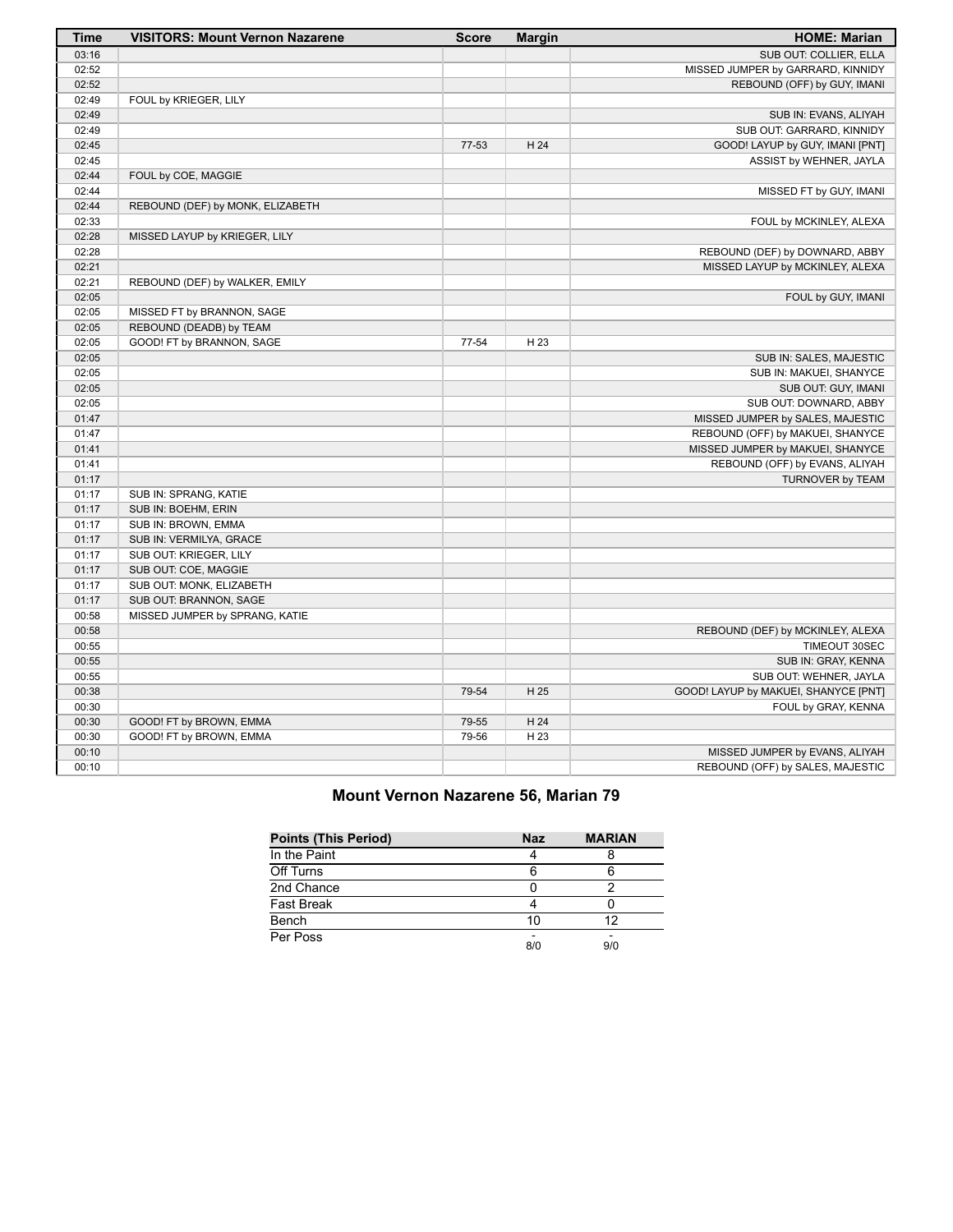### **Official Scoring/Possession Reference Chart Mount Vernon Nazarene vs Marian Period 1 January 19, 2022 at PE Center**



**Period 1**

<mark>Startersː</mark><br>Mount Vernon Nazarene: 04 WALKER,EMILY; 10 PIREU,RYLEE; 11 MONK,ELIZABETH; 15 COE,MAGGIE; 21 KRIEGER,LILY;<br>Marian: 03 DOWNARD,ABBY; 10 GUY,IMANI; 13 COLLIER,ELLA; 25 BOSSE,ALLISON; 42 GARRARD,KINNIDY;

| <b>Time</b> | <b>VISITORS: Mount Vernon Nazarene</b> | <b>Score</b> | <b>Margin</b>  | <b>HOME: Marian</b>                    |
|-------------|----------------------------------------|--------------|----------------|----------------------------------------|
| 09:35       | GOOD! FT by COE, MAGGIE                | $0 - 1$      | V <sub>1</sub> |                                        |
| 09:35       | GOOD! FT by COE, MAGGIE                | $0 - 2$      | V <sub>2</sub> |                                        |
| 09:35       | GOOD! FT by COE, MAGGIE                | $0 - 3$      | $V_3$          |                                        |
| 09:20       |                                        | $3-3$        | Τ              | GOOD! 3PTR by DOWNARD, ABBY            |
| 08:45       |                                        | $5-3$        | H <sub>2</sub> | GOOD! LAYUP by GUY, IMANI [PNT]        |
| 08:04       |                                        | $7-3$        | H4             | GOOD! JUMPER by GARRARD, KINNIDY [PNT] |
| 07:51       | GOOD! JUMPER by WALKER, EMILY [PNT]    | $7-5$        | H <sub>2</sub> |                                        |
| 07:33       |                                        | $9-5$        | H4             | GOOD! LAYUP by GARRARD, KINNIDY [PNT]  |
| 06:35       | GOOD! JUMPER by KRIEGER, LILY          | $9 - 7$      | H <sub>2</sub> |                                        |
| 05:37       |                                        | $11 - 7$     | H <sub>4</sub> | GOOD! JUMPER by BOSSE, ALLISON         |
| 04:59       | GOOD! JUMPER by KRIEGER, LILY [PNT]    | $11-9$       | H <sub>2</sub> |                                        |
| 04:27       | GOOD! LAYUP by KRIEGER, LILY [PNT]     | $11 - 11$    | $\mathsf{T}$   |                                        |
| 04:07       |                                        | $14 - 11$    | $H_3$          | GOOD! 3PTR by BOSSE, ALLISON           |
| 03:21       | GOOD! LAYUP by KRIEGER, LILY [PNT]     | $14 - 13$    | H <sub>1</sub> |                                        |
| 02:56       |                                        | $16 - 13$    | $H_3$          | GOOD! LAYUP by GUY, IMANI [PNT]        |
| 02:27       |                                        | $18-13$      | H <sub>5</sub> | GOOD! LAYUP by GARRARD, KINNIDY [PNT]  |
| 02:03       |                                        | $20 - 13$    | H 7            | GOOD! LAYUP by GARRARD, KINNIDY [PNT]  |

**Mount Vernon Nazarene 13, Marian 20**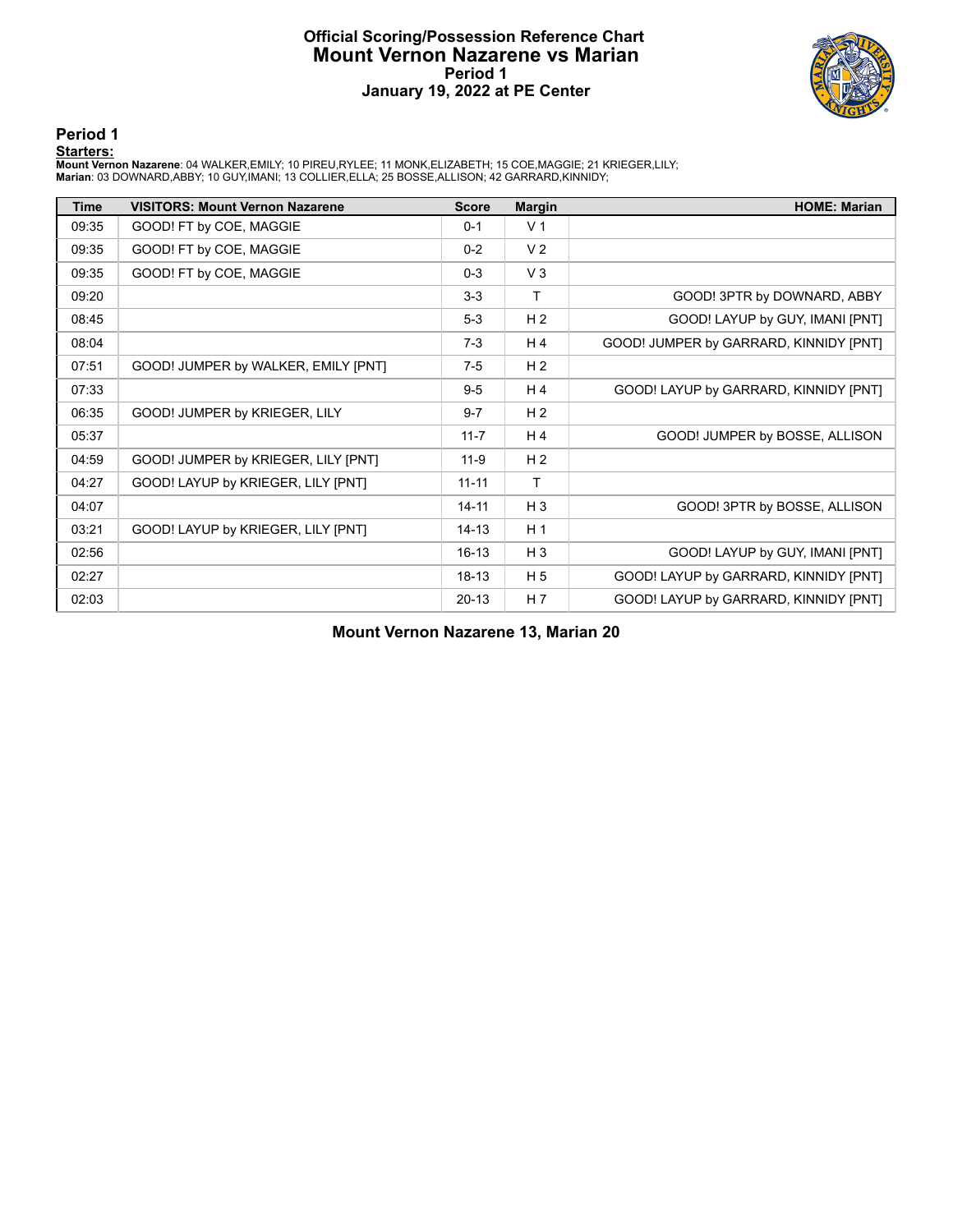### **Official Scoring/Possession Reference Chart Mount Vernon Nazarene vs Marian Period 2 January 19, 2022 at PE Center**



**Period 2**

### **Starters:**

Mount Vernon Nazarene: 04 WALKER,EMILY; 10 PIREU,RYLEE; 11 MONK,ELIZABETH; 15 COE,MAGGIE; 21 KRIEGER,LILY;<br>Marian: 03 DOWNARD,ABBY; 10 GUY,IMANI; 13 COLLIER,ELLA; 25 BOSSE,ALLISON; 42 GARRARD,KINNIDY;

| Time  | <b>VISITORS: Mount Vernon Nazarene</b> | <b>Score</b> | <b>Margin</b>  | <b>HOME: Marian</b>                 |
|-------|----------------------------------------|--------------|----------------|-------------------------------------|
| 09:51 | GOOD! LAYUP by MONK, ELIZABETH [PNT]   | $20 - 15$    | H <sub>5</sub> |                                     |
| 09:27 |                                        | $21 - 15$    | H <sub>6</sub> | GOOD! FT by DOWNARD, ABBY           |
| 09:27 |                                        | $22 - 15$    | H <sub>7</sub> | GOOD! FT by DOWNARD, ABBY           |
| 09:12 | GOOD! 3PTR by WALKER, EMILY            | $22 - 18$    | H <sub>4</sub> |                                     |
| 08:58 |                                        | $24 - 18$    | H <sub>6</sub> | GOOD! JUMPER by COLLIER, ELLA       |
| 07:26 | GOOD! JUMPER by KRIEGER, LILY          | 24-20        | H <sub>4</sub> |                                     |
| 06:48 | GOOD! FT by MONK, ELIZABETH            | 24-21        | $H_3$          |                                     |
| 06:48 | GOOD! FT by MONK, ELIZABETH            | 24-22        | H <sub>2</sub> |                                     |
| 06:06 | GOOD! LAYUP by SPRANG, KATIE [PNT]     | $24 - 24$    | $\mathsf{T}$   |                                     |
| 05:32 |                                        | 26-24        | H <sub>2</sub> | GOOD! JUMPER by DOWNARD, ABBY [PNT] |
| 04:34 | GOOD! FT by BRANNON, SAGE              | $26 - 25$    | H <sub>1</sub> |                                     |
| 04:12 |                                        | 28-25        | $H_3$          | GOOD! LAYUP by WEHNER, JAYLA [PNT]  |
| 03:58 | GOOD! LAYUP by MONK, ELIZABETH [PNT]   | 28-27        | H <sub>1</sub> |                                     |
| 03:37 |                                        | $31 - 27$    | H <sub>4</sub> | GOOD! 3PTR by COLLIER, ELLA         |
| 02:51 | GOOD! LAYUP by MONK, ELIZABETH [PNT]   | $31 - 29$    | H <sub>2</sub> |                                     |
| 02:13 | GOOD! 3PTR by MONK, ELIZABETH          | 31-32        | V <sub>1</sub> |                                     |
| 01:10 |                                        | 33-32        | H <sub>1</sub> | GOOD! LAYUP by GUY, IMANI [PNT]     |

**Mount Vernon Nazarene 32, Marian 33**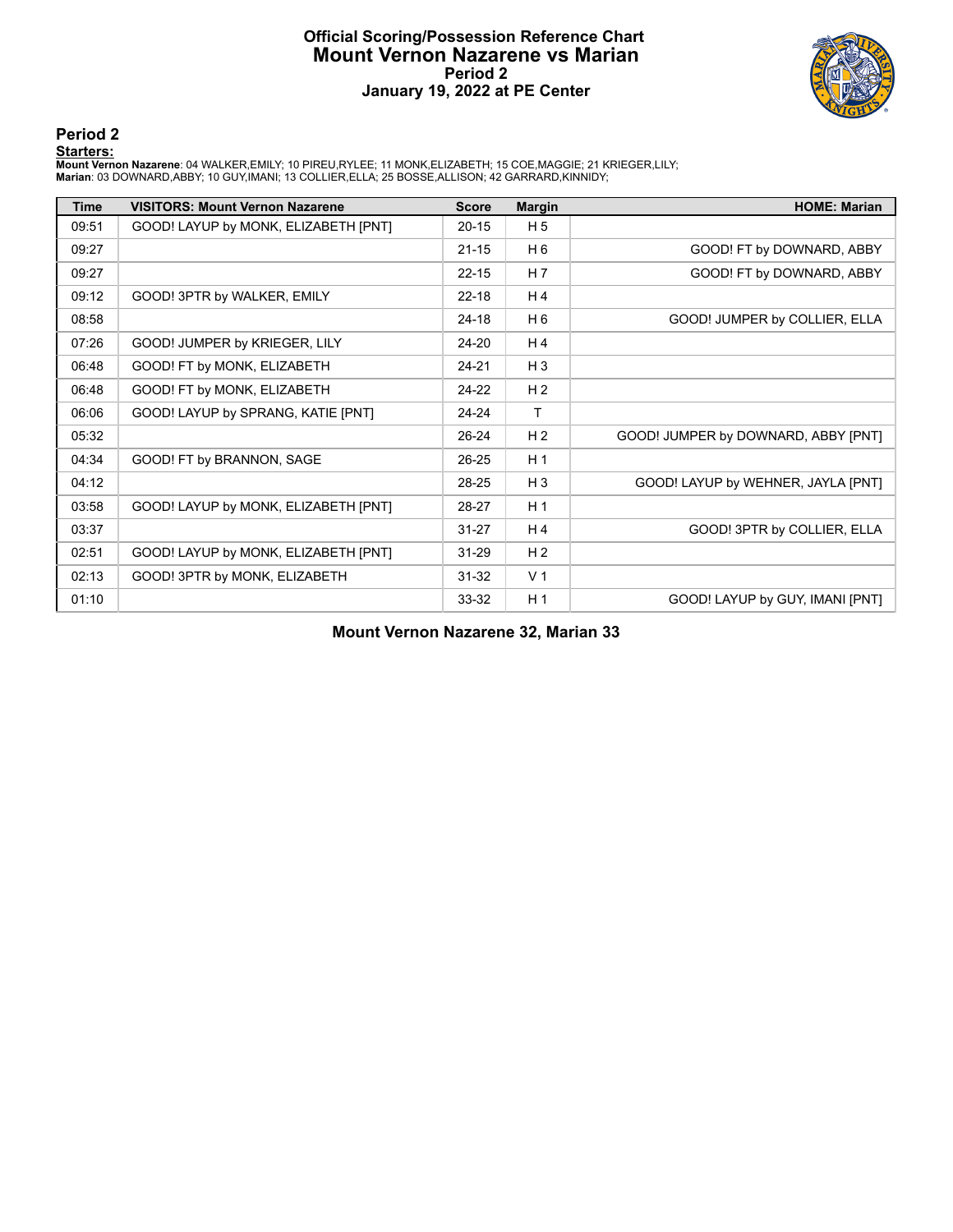### **Official Scoring/Possession Reference Chart Mount Vernon Nazarene vs Marian Period 3 January 19, 2022 at PE Center**



**Period 3**

### **Starters:**

Mount Vernon Nazarene: 04 WALKER,EMILY; 10 PIREU,RYLEE; 11 MONK,ELIZABETH; 15 COE,MAGGIE; 21 KRIEGER,LILY;<br>Marian: 03 DOWNARD,ABBY; 10 GUY,IMANI; 13 COLLIER,ELLA; 25 BOSSE,ALLISON; 42 GARRARD,KINNIDY;

| <b>Time</b> | <b>VISITORS: Mount Vernon Nazarene</b> | <b>Score</b> | <b>Margin</b>  | <b>HOME: Marian</b>                |
|-------------|----------------------------------------|--------------|----------------|------------------------------------|
| 09:48       |                                        | 34-32        | H <sub>2</sub> | GOOD! FT by GUY, IMANI             |
| 09:48       |                                        | 35-32        | $H_3$          | GOOD! FT by GUY, IMANI             |
| 09:36       | GOOD! FT by COE, MAGGIE                | 35-33        | H <sub>2</sub> |                                    |
| 09:36       | GOOD! FT by COE, MAGGIE                | 35-34        | H <sub>1</sub> |                                    |
| 09:11       |                                        | 37-34        | $H_3$          | GOOD! LAYUP by COLLIER, ELLA [PNT] |
| 08:52       | GOOD! LAYUP by KRIEGER, LILY [PNT]     | 37-36        | H <sub>1</sub> |                                    |
| 08:26       |                                        | 39-36        | $H_3$          | GOOD! JUMPER by COLLIER, ELLA      |
| 07:18       |                                        | 40-36        | H <sub>4</sub> | GOOD! FT by COLLIER, ELLA          |
| 07:18       |                                        | 41-36        | H <sub>5</sub> | GOOD! FT by COLLIER, ELLA          |
| 06:55       | GOOD! LAYUP by BRANNON, SAGE [PNT]     | 41-38        | $H_3$          |                                    |
| 06:37       |                                        | 43-38        | H <sub>5</sub> | GOOD! JUMPER by DOWNARD, ABBY      |
| 06:08       |                                        | 45-38        | H <sub>7</sub> | GOOD! JUMPER by COLLIER, ELLA      |
| 05:28       |                                        | 47-38        | H 9            | GOOD! LAYUP by GUY, IMANI [PNT]    |
| 04:43       |                                        | 50-38        | H 12           | GOOD! 3PTR by DOWNARD, ABBY        |
| 04:13       | GOOD! JUMPER by BRANNON, SAGE          | 50-40        | H 10           |                                    |
| 03:06       | GOOD! LAYUP by PIREU, RYLEE [FB/PNT]   | 50-42        | H <sub>8</sub> |                                    |
| 02:04       |                                        | $52 - 42$    | H 10           | GOOD! JUMPER by DOWNARD, ABBY      |
| 01:40       | GOOD! LAYUP by KRIEGER, LILY [PNT]     | 52-44        | H8             |                                    |
| 01:13       |                                        | 55-44        | H 11           | GOOD! 3PTR by DOWNARD, ABBY        |
| 00:55       |                                        | 57-44        | H 13           | GOOD! LAYUP by COLLIER, ELLA [PNT] |
| 00:19       |                                        | 59-44        | H 15           | GOOD! JUMPER by COLLIER, ELLA      |

**Mount Vernon Nazarene 44, Marian 59**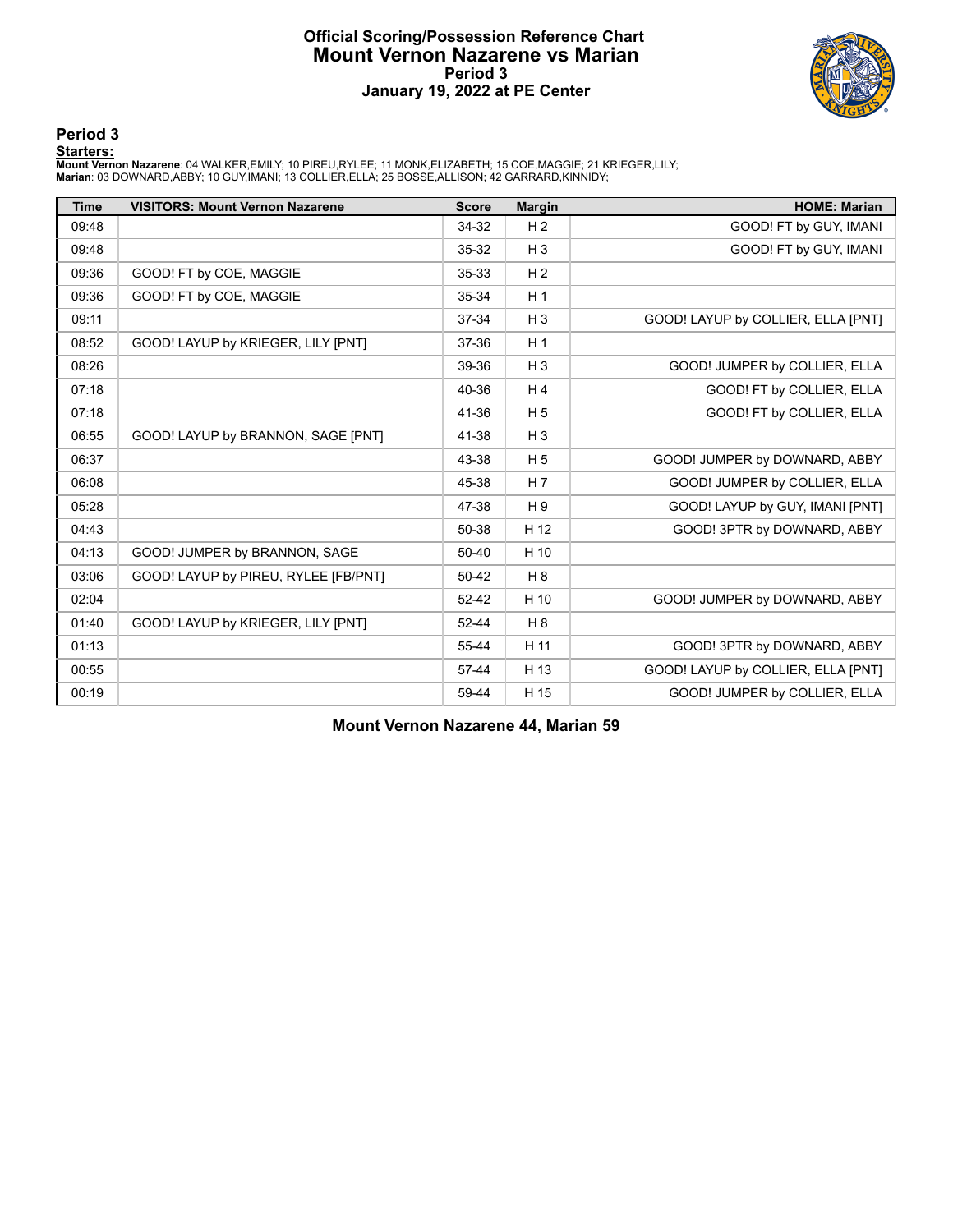### **Official Scoring/Possession Reference Chart Mount Vernon Nazarene vs Marian Period 4 January 19, 2022 at PE Center**



**Period 4**

### **Starters:**

Mount Vernon Nazarene: 04 WALKER,EMILY; 10 PIREU,RYLEE; 11 MONK,ELIZABETH; 15 COE,MAGGIE; 21 KRIEGER,LILY;<br>Marian: 03 DOWNARD,ABBY; 10 GUY,IMANI; 13 COLLIER,ELLA; 25 BOSSE,ALLISON; 42 GARRARD,KINNIDY;

| <b>Time</b> | <b>VISITORS: Mount Vernon Nazarene</b>  | <b>Score</b> | <b>Margin</b> | <b>HOME: Marian</b>                   |
|-------------|-----------------------------------------|--------------|---------------|---------------------------------------|
| 09:49       |                                         | 61-44        | H 17          | GOOD! LAYUP by COLLIER, ELLA [PNT]    |
| 09:49       |                                         | 62-44        | H 18          | GOOD! FT by COLLIER, ELLA             |
| 09:23       | GOOD! JUMPER by BRANNON, SAGE           | 62-46        | H 16          |                                       |
| 08:40       |                                         | 65-46        | H 19          | GOOD! 3PTR by BOSSE, ALLISON          |
| 08:26       | GOOD! FT by BRANNON, SAGE               | 65-47        | H 18          |                                       |
| 07:43       | GOOD! JUMPER by BRANNON, SAGE           | 65-49        | H 16          |                                       |
| 07:10       |                                         | 68-49        | H 19          | GOOD! 3PTR by WEHNER, JAYLA           |
| 06:25       |                                         | 70-49        | H 21          | GOOD! JUMPER by WEHNER, JAYLA         |
| 06:07       |                                         | 73-49        | H 24          | GOOD! 3PTR by MAKUEI, SHANYCE         |
| 05:38       | GOOD! LAYUP by MONK, ELIZABETH [FB/PNT] | 73-51        | H 22          |                                       |
| 04:37       | GOOD! LAYUP by BRANNON, SAGE [FB/PNT]   | 73-53        | H 20          |                                       |
| 04:17       |                                         | 75-53        | H 22          | GOOD! JUMPER by MAKUEI, SHANYCE [PNT] |
| 02:45       |                                         | 77-53        | H 24          | GOOD! LAYUP by GUY, IMANI [PNT]       |
| 02:05       | GOOD! FT by BRANNON, SAGE               | 77-54        | H 23          |                                       |
| 00:38       |                                         | 79-54        | H 25          | GOOD! LAYUP by MAKUEI, SHANYCE [PNT]  |
| 00:30       | GOOD! FT by BROWN, EMMA                 | 79-55        | H 24          |                                       |
| 00:30       | GOOD! FT by BROWN, EMMA                 | 79-56        | H 23          |                                       |

**Mount Vernon Nazarene 56, Marian 79**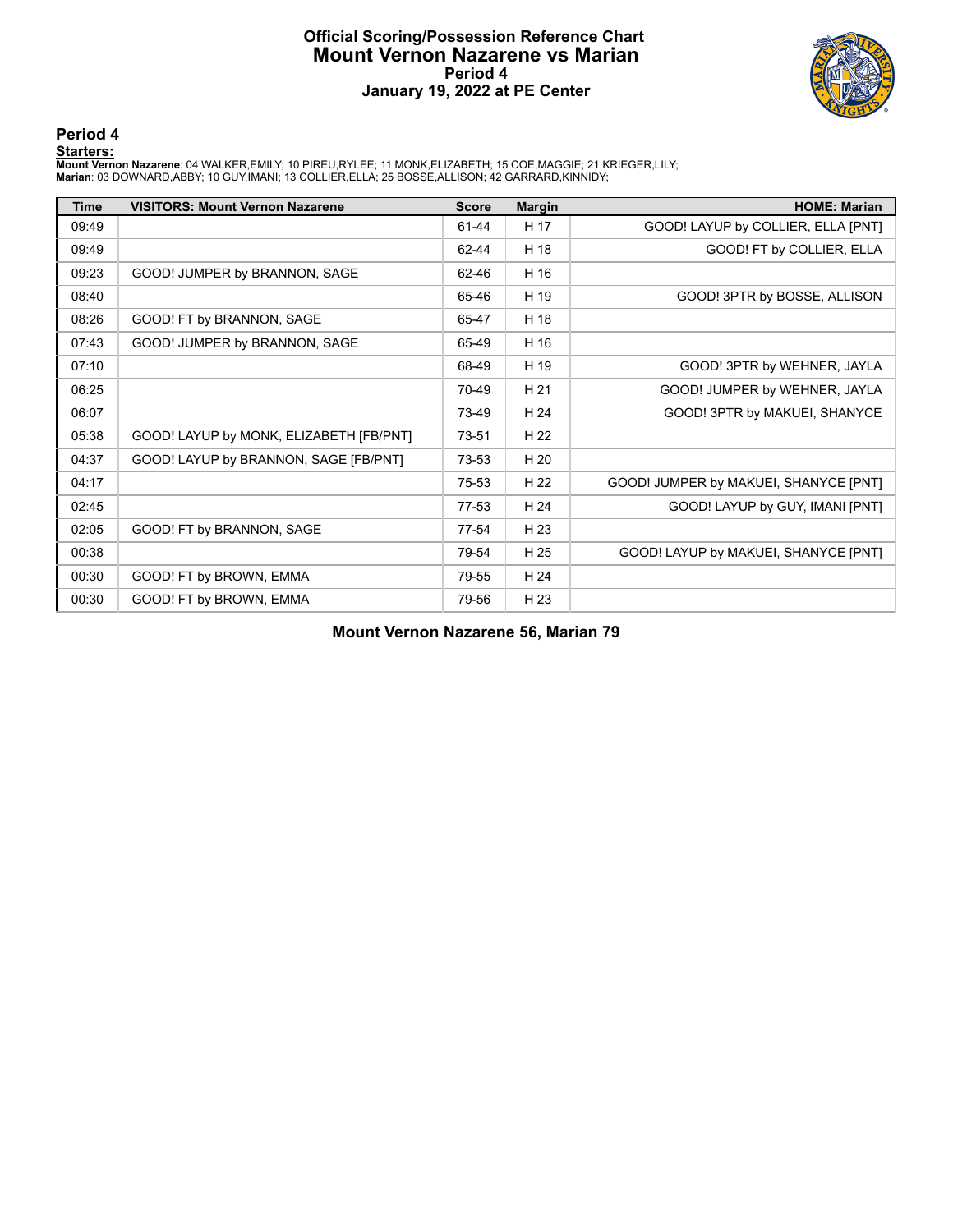### **Official Substitutions Log Mount Vernon Nazarene vs Marian Period 1 January 19, 2022 at PE Center**



| <b>VISITORS: Mount Vernon Nazarene</b> | <b>Time</b> | <b>Score</b> | <b>HOME: Marian</b>    |
|----------------------------------------|-------------|--------------|------------------------|
| 04 WALKER, EMILY                       |             |              | 03 DOWNARD, ABBY       |
| 10 PIREU, RYLEE                        |             |              | 10 GUY, IMANI          |
| 11 MONK, ELIZABETH                     |             |              | 13 COLLIER, ELLA       |
| 15 COE, MAGGIE                         |             |              | 25 BOSSE, ALLISON      |
| 21 KRIEGER, LILY                       |             |              | 42 GARRARD, KINNIDY    |
| SUB IN: 01 BRANNON, SAGE               | 06:13       | $7-9$        |                        |
| SUB OUT: 10 PIREU, RYLEE               | 06:13       |              |                        |
| SUB IN: 14 SPRANG, KATIE               | 05:16       | $7 - 11$     |                        |
| SUB OUT: 11 MONK, ELIZABETH            | 05:16       |              |                        |
| SUB IN: 10 PIREU, RYLEE                | 03:37       | $11 - 14$    |                        |
| SUB OUT: 04 WALKER, EMILY              | 03:37       |              |                        |
| SUB IN: 04 WALKER, EMILY               | 01:52       | $13 - 20$    |                        |
| SUB IN: 11 MONK, ELIZABETH             | 01:52       |              |                        |
| SUB OUT: 15 COE, MAGGIE                | 01:52       |              |                        |
| SUB OUT: 14 SPRANG, KATIE              | 01:52       |              |                        |
|                                        | 01:52       |              | SUB IN: WEHNER, JAYLA  |
|                                        | 01:52       |              | SUB OUT: BOSSE.ALLISON |

**Mount Vernon Nazarene 13, Marian 20**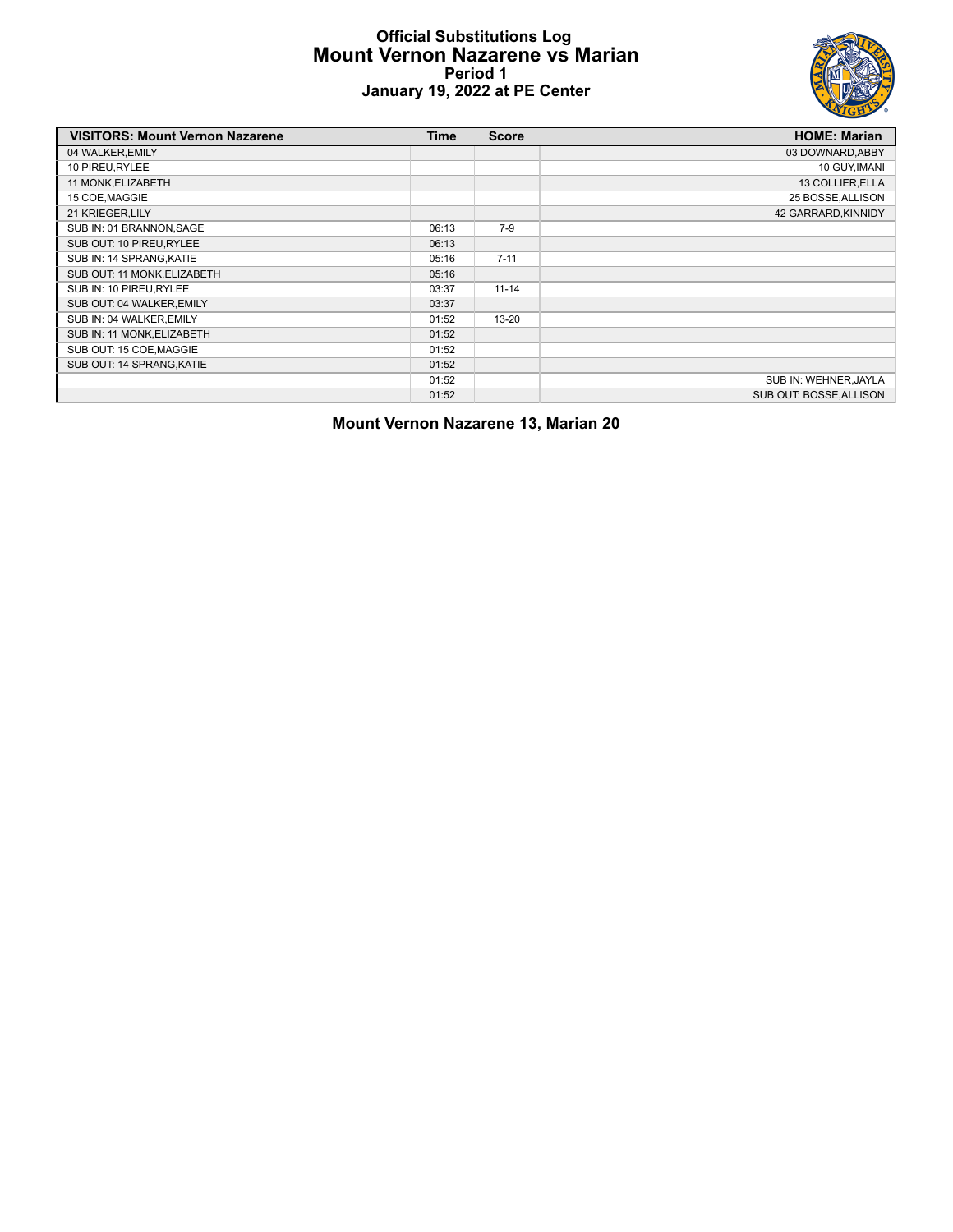### **Official Substitutions Log Mount Vernon Nazarene vs Marian Period 2 January 19, 2022 at PE Center**



| <b>VISITORS: Mount Vernon Nazarene</b> | <b>Time</b> | <b>Score</b>             | <b>HOME: Marian</b>       |
|----------------------------------------|-------------|--------------------------|---------------------------|
| 04 WALKER, EMILY                       |             |                          | 03 DOWNARD, ABBY          |
| 10 PIREU, RYLEE                        |             |                          | 10 GUY, IMANI             |
| 11 MONK, ELIZABETH                     |             |                          | 13 COLLIER, ELLA          |
| 15 COE, MAGGIE                         |             |                          | 25 BOSSE, ALLISON         |
| 21 KRIEGER, LILY                       |             |                          | 42 GARRARD, KINNIDY       |
|                                        | 10:00       | $\overline{\phantom{a}}$ | SUB IN: WEHNER, JAYLA     |
|                                        | 10:00       |                          | SUB IN: SALES, MAJESTIC   |
|                                        | 10:00       |                          | SUB OUT: GARRARD, KINNIDY |
|                                        | 10:00       |                          | SUB OUT: BOSSE, ALLISON   |
|                                        | 08:27       | 18-24                    | SUB IN: BOSSE, ALLISON    |
|                                        | 08:27       |                          | SUB OUT: COLLIER, ELLA    |
| SUB IN: 14 SPRANG, KATIE               | 06:48       | $22 - 24$                |                           |
| SUB IN: 01 BRANNON, SAGE               | 06:48       |                          |                           |
| SUB OUT: 11 MONK, ELIZABETH            | 06:48       |                          |                           |
| SUB OUT: 04 WALKER, EMILY              | 06:48       |                          |                           |
|                                        | 06:48       |                          | SUB IN: COLLIER, ELLA     |
|                                        | 06:48       |                          | SUB OUT: SALES, MAJESTIC  |
|                                        | 06:23       | $22 - 24$                | SUB IN: GARRARD, KINNIDY  |
|                                        | 06:23       |                          | SUB OUT: GUY, IMANI       |
| SUB IN: 04 WALKER, EMILY               | 04:43       | 24-26                    |                           |
| SUB IN: 11 MONK, ELIZABETH             | 04:43       |                          |                           |
| SUB OUT: 21 KRIEGER, LILY              | 04:43       |                          |                           |
| SUB OUT: 10 PIREU, RYLEE               | 04:43       |                          |                           |
| SUB IN: 21 KRIEGER, LILY               | 01:36       | $32 - 31$                |                           |
| SUB IN: 10 PIREU, RYLEE                | 01:36       |                          |                           |
| SUB OUT: 14 SPRANG, KATIE              | 01:36       |                          |                           |
| SUB OUT: 01 BRANNON, SAGE              | 01:36       |                          |                           |
|                                        | 01:36       |                          | SUB IN: GUY, IMANI        |
|                                        | 01:36       |                          | SUB OUT: COLLIER, ELLA    |

**Mount Vernon Nazarene 32, Marian 33**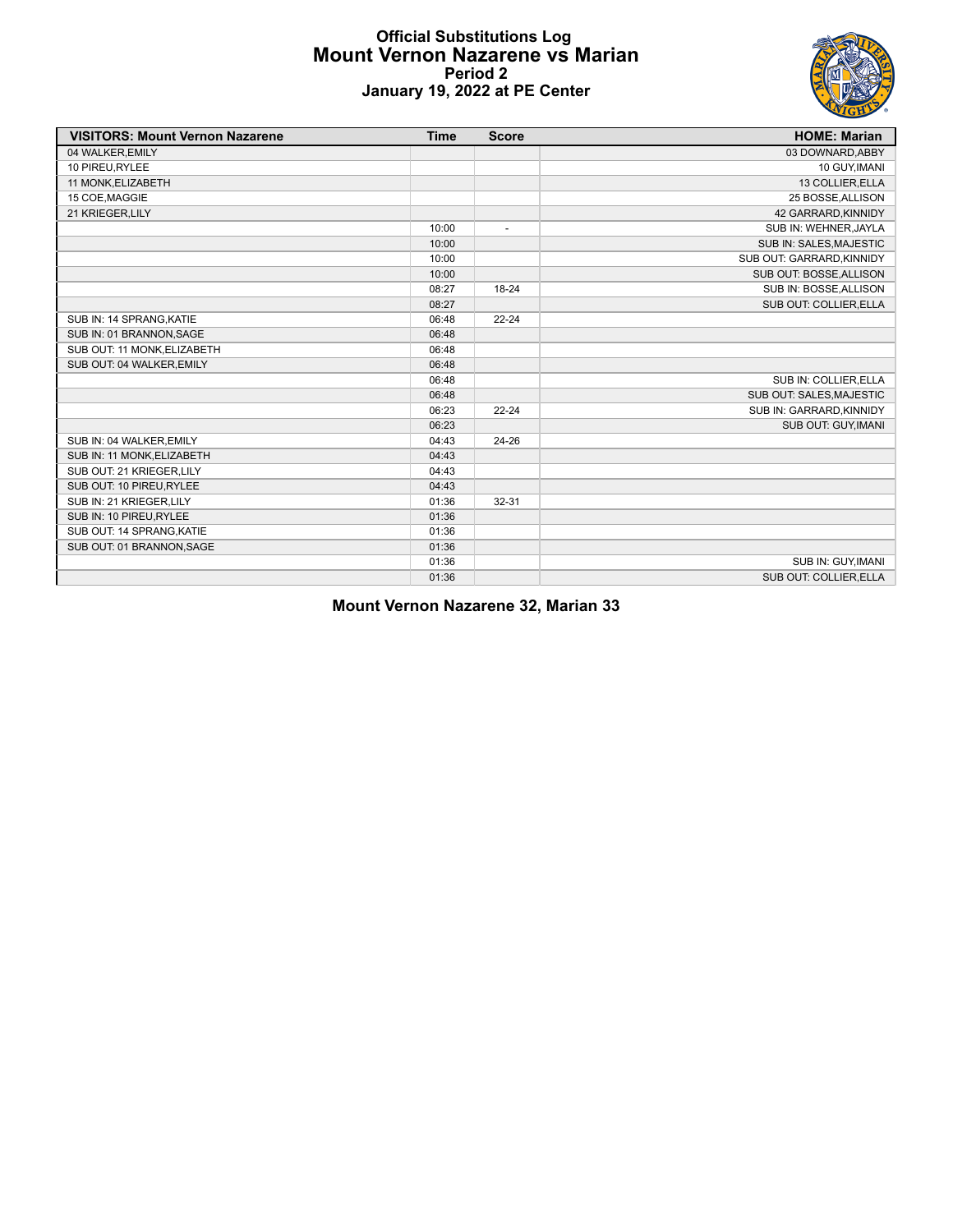### **Official Substitutions Log Mount Vernon Nazarene vs Marian Period 3 January 19, 2022 at PE Center**



| <b>VISITORS: Mount Vernon Nazarene</b> | <b>Time</b> | <b>Score</b> | <b>HOME: Marian</b>       |
|----------------------------------------|-------------|--------------|---------------------------|
| 04 WALKER, EMILY                       |             |              | 03 DOWNARD, ABBY          |
| 10 PIREU, RYLEE                        |             |              | 10 GUY, IMANI             |
| 11 MONK, ELIZABETH                     |             |              | 13 COLLIER, ELLA          |
| 15 COE, MAGGIE                         |             |              | 25 BOSSE, ALLISON         |
| 21 KRIEGER, LILY                       |             |              | 42 GARRARD, KINNIDY       |
|                                        | 06:41       | 38-41        | SUB IN: GUY.IMANI         |
|                                        | 06:41       |              | SUB IN: WEHNER, JAYLA     |
|                                        | 06:41       |              | SUB OUT: WEHNER, JAYLA    |
|                                        | 06:41       |              | SUB OUT: GUY, IMANI       |
|                                        | 03:46       | 40-50        | SUB IN: WEHNER.JAYLA      |
|                                        | 03:46       |              | SUB OUT: COLLIER, ELLA    |
|                                        | 02:44       | 42-50        | SUB IN: COLLIER, ELLA     |
|                                        | 02:44       |              | SUB OUT: GARRARD, KINNIDY |
| SUB IN: 01 BRANNON, SAGE               | 01:47       | 42-52        |                           |
| SUB OUT: 15 COE, MAGGIE                | 01:47       |              |                           |

**Mount Vernon Nazarene 44, Marian 59**